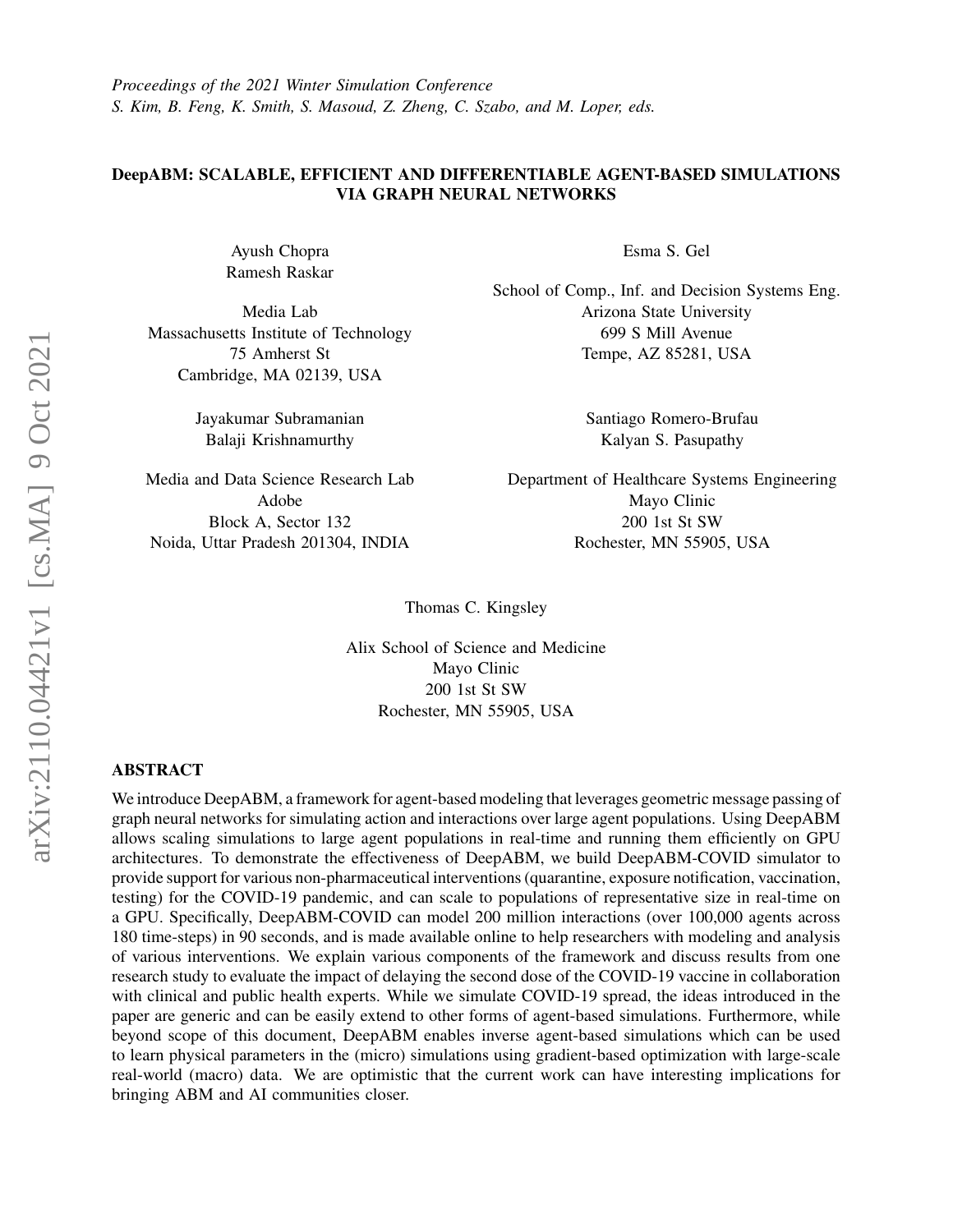### 1 INTRODUCTION

The coronavirus has had significant impact on global society and economy. Successfully navigating this phase involves answering a series of "what-if" questions that can have long lasting implications on our future. These questions may include: 'what-if' we delay the second dose of the vaccine, 'what-if' we reopen schools, 'what-if' we impose a lockdown, etc. Agent-Based Modeling has emerged as a central tool that can help policy makers ground their decisions to tackle these challenging questions. ABMs are descriptive simulation models that enable one to (i) study the actions and interactions of large heterogeneous populations, and (ii) analyze the emergent effects of behavioral and clinical interventions on various public health outcomes such as cumulative mortality, infections and hospitalizations.

While ABMs are powerful descriptive tools, emergent behavior can be highly sensitive to the scale of the input population and calibration of the input parameters. Conventional ABM frameworks such as Mesa and NetLogo (Masad and Kazil 2015; Wilensky 2021) follow an object-oriented design that is centered around agent definition and actions, which are characterized as objects. While conceptually appealing, these are often inefficient to scale to large agent populations to sufficiently represent the behavior in real-world contexts. In this work, we introduce DeepABM, a novel framework for agent-based modeling that takes a network-centric approach that revolves around the interaction networks of the agents in the simulation. DeepABM builds upon concepts of tensor-calculus and graph neural networks in deep learning to deliver scale and efficiency to these descriptive simulations.

In DeepABM, individual agents (and their states) are modeled as tensors, while their interactions as represented as permutation-invariant message-passing operations in graph neural networks. Leveraging the advantages of and recent advances in in graph deep learning, DeepABM can seamlessly scale to large populations (of size greater than 100,000 agents) in real-time and efficiently execute on graphic processing units (GPU). Furthermore, while not used to obtain the results discussed in this paper, DeepABM can also concurrently calibrate a large number of input parameters using supervised gradient-based optimization instead of (restrictive) randomized search methods.

DeepABM has been adapted during the COVID-19 pandemic to efficiently simulate transmission dynamics and study the impact of various non-pharmaceutical interventions (NPIs) on various public health outcomes. We will, henceforth, refer to this model as *DeepABM-COVID*. Agent distribution and their interactions in DeepABM-COVID are parameterized using real-world census data. Parameters related to disease transmission and progress are calibrated using a plethora of research studies that analyze real-life clinical data. DeepABM-COVID models agent interaction over multiple networks (household, occupation and random) and can concurrently support several diverse interventions (quarantine, exposure notification, testing, vaccination). DeepABM-COVID can model 200 million interactions over 100,000 agents across 180 timesteps in about 90 seconds on a GPU. To contextualize the extend of this gain, we benchmarked our analysis by implementing the same simulation in Mesa, which takes around five hours to execute.

DeepABM-COVID has already been used in a research study that analyzes the impact of delaying the second dose of the two-dose COVID-19 vaccines, in favor of administering the vaccine to a broader segment of the population. This research has been recently published in British Medical Journal and has received attention from the various research communities considering effective vaccine allocation strategies. The simulation study, parameters and behavior governing vaccine efficacy, immunity against the vaccine, etc. have been designed in collaboration with leading clinical and public health experts from the Mayo Clinic and Arizona State University. Other members of the team includes computational scientists from MIT as well as biostatisticians from Mayo Clinic and Harvard University. We outline some of the relevant results from that study in Section 5 below, and refer the reader to Romero-Brufau et al. (2021).

The following sections provide more detailed information about the framework and the paper is structured as: Section 2 includes preliminary for the DeepABM framework, Section 3 discussed the DeepABM-COVID framework, Section 4 highlights the various interventions that are supported. Section 5 includes a detailed case-study studying the effect of delaying second dose and conclusion is in Section 6.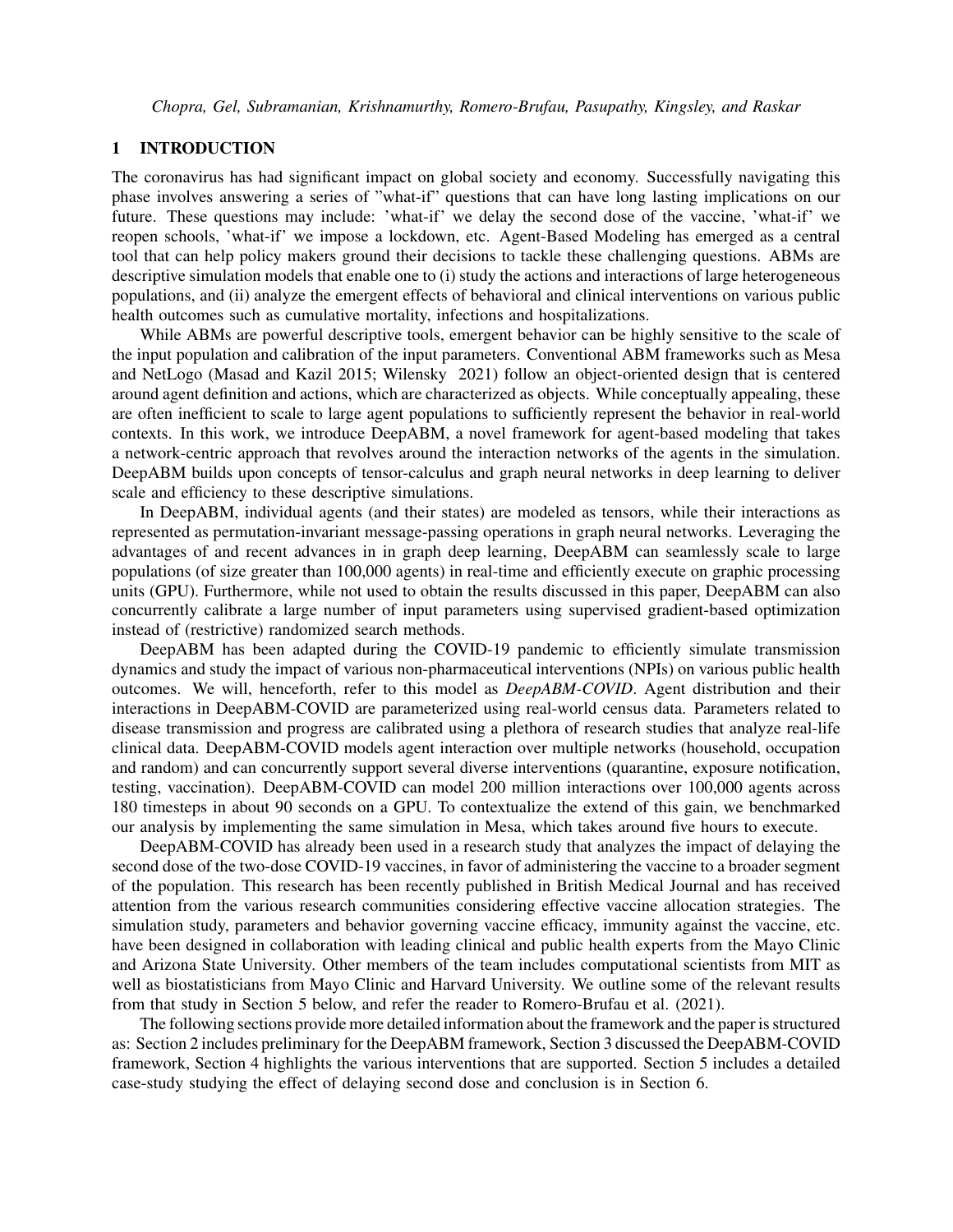## 2 PRELIMINARIES

## 2.1 DeepABM

DeepABM is a tensor calculus based approach for our simulations. In this approach, agents are not modeled as objects, but rather agent states are modeled as tensors and tensor algebra is used to model state transitions. Vectorized implementations of ABM have been explored in literature, primarily for mean-field or similar approximation based models and also for some agent based models. However, to the best of our knowledge, this is the first time a network based model that captures individual interactions, is modeled using tensor calculus. Essentially, we use the message passing abstraction of graph convolutional neural networks to model the inter-agent interaction and associated infection dynamics (Kipf and Welling 2016). The message passing network (Zhong, Li, and Pang 2020) provides infrastructure to collect messages (effects of interactions) from all neighbours of a node for all nodes in a network. This design has been central to significant progress in geometric deep learning (Kipf and Welling 2017; LeCun et al. 2015; Veličković et al. 2017). Hence, deep learning frameworks (such as Pytorch Paszke et al. (2019)) provide optimized differentiable implementations for this with support for GPU execution. We leverage this graph deep learning infrastructure to design interaction networks and model inter-agent interactions over them (such as disease spread) in agent-based models. The disease dynamics are modeled using standard parametrized tensor operations.

# 2.2 Mathematical framework

The underlying mathematical framework for DeepABM can be considered to be a partially observable semi-Markov game (POSMG), which is a slight modification of the definition given in (Littman 1994). Our ABM is modeled as a game as each agent receives different information (partial observations) at each step and chooses its response in a decentralized manner based on its private information and its own objective. We further consider this as a semi-Markov game as the decision epochs or state sojourn times are sampled from a distribution that depends on the current state and next state of the agent, unlike a fixed sojourn time as in Markov games. Furthermore, the action spaces of the agents are state-dependent.

# 3 COMPONENTS OF DeepABM-COVID

To design DeepABM-COVID, we adopted the basic disease infection and progression parameters used in Abueg et al. (2020) and implemented a number of non-trivial extensions. The following sections provide information on the various components of DeepABM-COVID for the sake of completeness. Further information on choices of parameters, and other characterizations of realistic behavior can be found in Romero-Brufau et al. (2021).

**Agent State Definition:** At any given time step, the state of the agent is composed of static and dynamic components. The dynamic components include agent attributes that change over time when an agent interacts with others. The static components are attributes of the agent that do not change over the course of the simulation. However, these static components influence an agent's interaction with its neighborhood and the subsequent evolution of the dynamic attributes. This agent state is represented as a one-dimensional tensor obtained by concatenating the static and dynamic components.

For the agent representation in DeepABM-COVID, the *static component* includes the following attributes: (i) age, (ii) household, (iii) occupation, (iv) (random) number of daily interactions. Each of these attributes are categorical variables and are initialised for each agent using the real-world census (for age, household, and occupation) and mobility data (to generate the number of interactions) for King's County in the State of Washington. In particular, age corresponds to an identifier from 1 to 8 (non-overlapping) age-groups and occupation corresponds to an identifier from 1 to 23 possible defined occupations.

The *dynamic component* of each agent's state includes the following attributes: (i) (current) disease stage, (ii) quarantine status, and (iii) vaccination status. At any step, the disease stage of each agent can be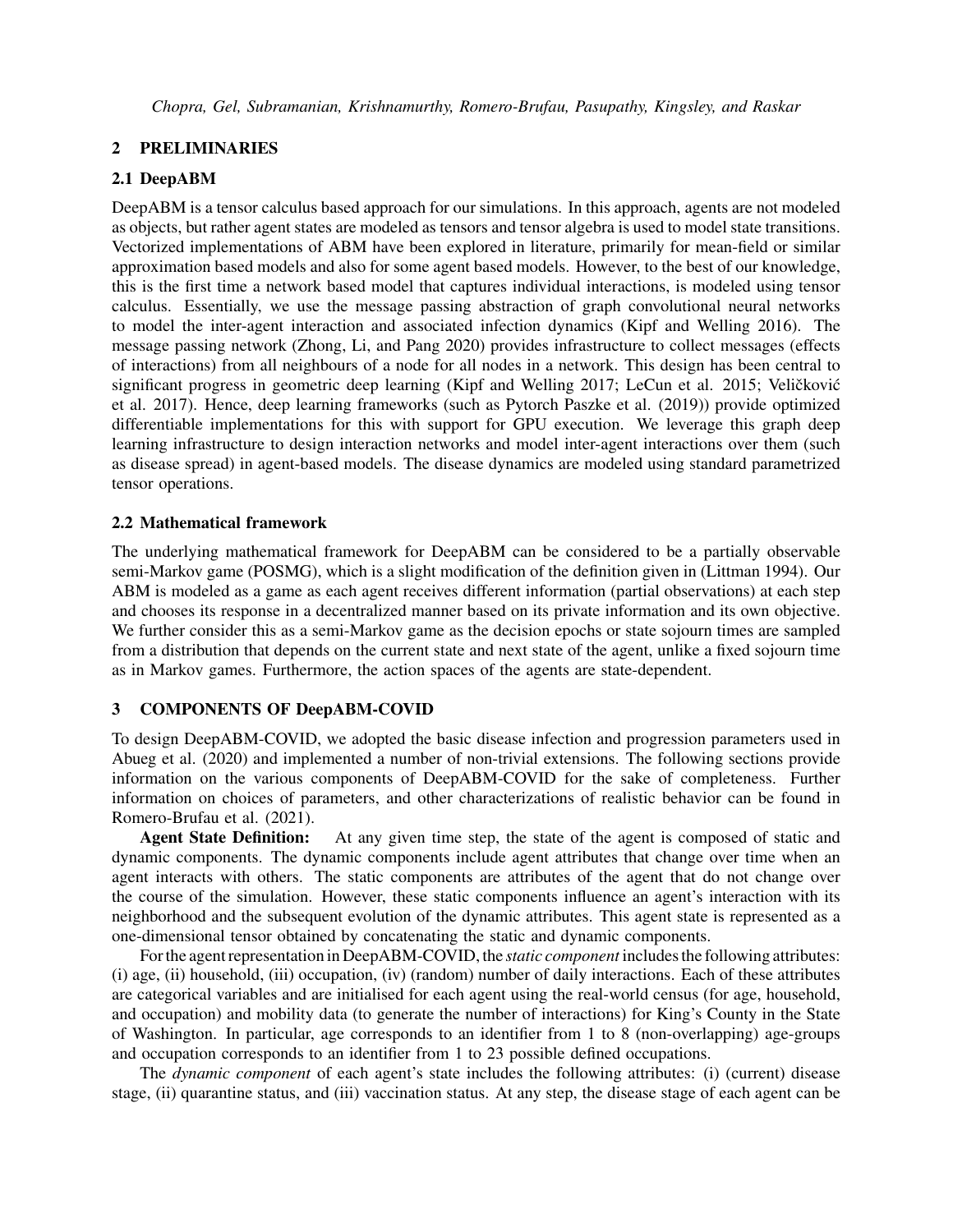one of the defined eleven values: susceptible, asymptomatic, presymptomatic mild, presymptomatic severe, mild symptomatic, severe symptomatic, hospitalized, critical in ICU, recovered, vaccinated or dead. For vaccination, we assume that the available vaccines follow a two-dose regimen, and the vaccination status can take one of three distinct values: pre-vaccination (1st dose eligible), partially vaccinated (1st dose completed), and fully-vaccinated (second dose completed). The quarantine status for an agent is a binary variable: true or false. These dynamic components change over time and drive various events (such as transmission instance) in the simulations. To initialize the agent population, we use the census and mobility statistics for Kings County, WA as in Hinch et al. (2020).

**Interaction Networks:** At any step of the simulation, each agent interacts with neighboring agents concurrently across three independent networks. In the DeepABM-COVID simulator, these networks are used to represent (i) *household network*, which defines cross-age interactions within family members, (ii) *occupation network*, which defines interactions due to the individuals' employment at their workplaces at different industries, and (iii) a *random interaction network*, which defines other random interactions agents may have over the course of a day.

There are multiple household networks in the simulation, one for every household, each of which is modeled as a fully-connected network. Each agent is assigned to a single household network at the initialization and this remains fixed throughout the simulation. We assume that each (non-quarantined) agent is connected to and will interact with every other agent in his household at every step.

There are 23 occupation networks (as in Hinch et al. (2020)) defined in the current version of DeepABM-COVID. Every agent is assigned to a single occupation network once at initialization, and this assignment does not change throughout the simulation. Each occupation network is modeled as a smallworld Watts-Strogatz network (Watts and Strogatz 1998), which is initialized once but re-parameterized at every step. What this means is that the specific agents in an occupation network (i.e., those that share the same occupation) don't change over time but each agent may interact with a different subset of agents on any given day. The re-parameterization of each occupation network is done independently in accordance with the value of the parameter that defines the mean number of daily interactions for that occupation.

There is a single global random network in the simulation. This is modeled as a small-world Watts-Strogatz network that is re-initialized at every time step. The network is used to simulate infections that result from random interactions that agents may have with unknown individuals. These interactions, for instance, may occur during visits to the grocery store, doctor's office, at the train station, etc. We observe that these random interactions play a significant role in viral spread in the simulation, in consistence with real-world estimates. At any given time step, we use each agent's (age-stratified) number of random interactions to parameterize this global random network. We define the networks using the interaction parameters given by Hinch et al. (2020).

We next explain the transition dynamics that govern the agent state transitions over simulation steps in DeepABM-COVID. This involves studying the infection transmission that regulates per-step inter-agent interactions and the consequent inter-step per-agent disease progression.

Infection Transmission: Infection is spread through interactions between infected and susceptible individuals. The rate of transmission primarily depends upon: (i) infectiousness of the pathogen, (ii) age-dependent susceptibility of infectee to transmission, and (iii) type of interaction (i.e., in which network it occurred).The infectiousness varies over time, starting at zero when the agent is infected, peaks at an intermediate time and eventually tends to zero. Duration of infectiousness is modeled with a gamma distribution and we use the values referenced by Abueg et al. (2020) for the mean and standard deviation as clinically studied in Ferretti et al. (2020), Ganyani et al. (2020), and Ma et al. (2020). The infection susceptibility of an agent is modeled as age-stratified following the studies in Luo et al. (2020), Zhang et al. (2020), and Bi et al. (2020). In particular, we stratify age into nine age-groups: 0-10, 11-20, 21-30, 31-40, 41-50, 51-60, 61-70, 71-80, and 80+, and follow the susceptibility parameters as used in (Abueg et al. (2020)). The type of interaction is defined by the specific network in which it originates. To account for the duration of interaction, which is not directly observable, we use a multiplicative scalar to amplify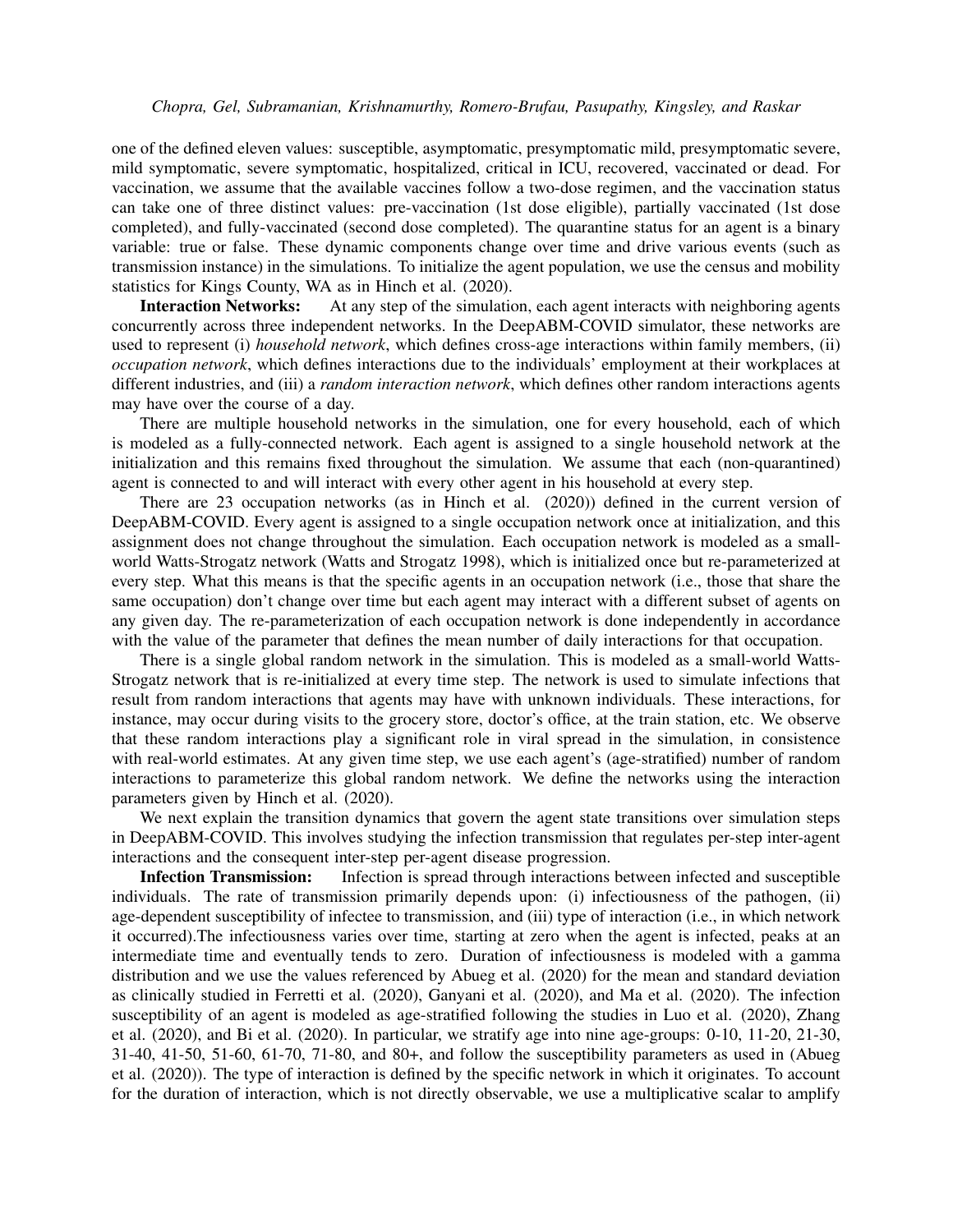effect of interaction in household networks. Finally, viral transmission in each interaction is represented by the following equations:

$$
\lambda(t, s_i, a_s, n) = \frac{RS_{a_s}A_{s_i}B_n}{\bar{I}} \int_{t-1}^t f_{\Gamma}(u; \mu_i, \sigma_i^2) du,
$$
\n(1)

$$
P(t, s_i, a_s, n) = 1 - e^{-\lambda(t, s_i, a_s, n)},
$$
\n(2)

where  $t$  denotes the amount of time since infection;  $s_i$  indicates the infector's symptom status (asymptomatic, mild, moderate/severe); as is the age of the susceptible; *n* is the type of network where the interaction occurred; *I* is the mean number of daily interactions;  $f_{\Gamma}(u; \mu_i, \sigma_i^2)$  is the probability density function of a gamma distribution;  $\mu_i$  and  $\sigma_i$  are the mean and width of the infectiousness curve; *R* scales the overall infection rate (under some simplifying assumptions it is mean number of people infected by each moderately/severely symptomatic individual);  $S_{a_s}$  is the scale-factor for the age of the susceptible;  $A_{s_i}$  is the scale-factor for the infector being asymptomatic;  $B<sub>n</sub>$  is the scale-factor for the network on which the interaction occurred.

Disease Progression: When an agent is infected, it enters a hierarchy of disease progression, as summarized in Romero-Brufau et al. (2021). This corresponds to the evolution of disease stage (which is part of the dynamic component of an agent state) of an agent during the course of the simulation. The progression time delay and probability between two disease stages primarily depends upon age of agent. These parameters are obtained from established clinical literature for COVID-19 disease progression. Essentially, the duration of various disease stages of an agent is randomly generated using continuous time distributions with disease stage and age-dependent parameters.

### 4 MODELING OF INTERVENTIONS IN DeepABM-COVID

The DeepABM-COVID simulator currently supports the following interventions: isolation and selfquarantine, digital exposure notification (DEN), testing, and vaccination.

#### 4.1 Self-quarantine

Upon experiencing symptoms, agents undertake a diagnostic test. If the test returns positive, then the agent is self-quarantined for 14 time steps (days). There is a daily dropout probability from the quarantine to model non-compliance in the real-world. When an individual starts quarantine, the *quarantine status* attribute in agent state is set to true  $(=1)$ . Once an agent breaks quarantine, after 14 days or due to non-compliance, the quarantine status is reset to false. This cannot be updated until a new test is administered (following re-emergence of symptoms) which turns positive and initializes a new quarantine instance. Agent quarantine status influences the infection transmission from interactions on the given day. While agent is successfully quarantine, we scale the infectiousness of the agent to 0 when modeling interactions.

## 4.2 Digital Exposure Notification (DEN)

When an agent tests positive, he starts to self-quarantine for a period of 14 days. If DEN is enabled to do so, a test notification is sent to other (non-quarantined) agents that this positive agent interacted with over the past 7 steps (days). We note that this notification is only sent to agents that also have access to the exposure notification app (kept as part of agent state variable) to mimic real-world constraints on digital contact tracing. Agents are assigned DEN app access randomly at initialization with a probability governed by an app-adoption parameter in society. The notified agents may undergo a test (based on compliance probability) on the next step of simulation and undergoes self-quarantine if the test returns positive.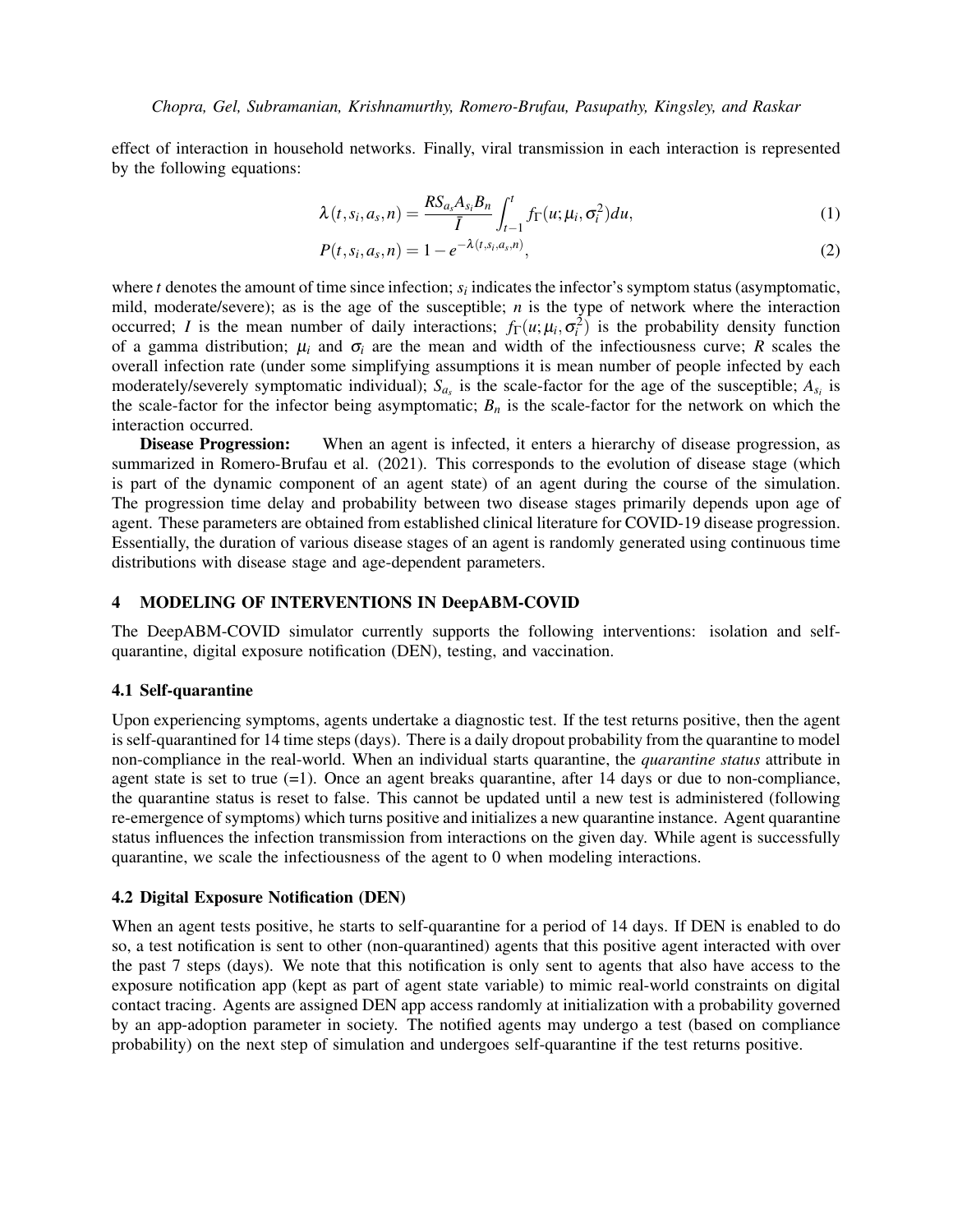

Figure 1: Mean and standard deviation for cumulative incidence of mortality and infections when simulation with different combinations of interventions. POC Test refers to the Rapid Point-of-care Testing intervention.

# 4.3 Testing

DeepABM-COVID simulations have support for various kinds of testing types: RT-PCR test (which is the most accurate type of testing available), an antigen test, and a much less accurate, rapid point-of-care test. During a specific simulation run, we assume that only one of the three tests is present in the community, although this assumption can be relaxed. Each test is parameterized by two variables: (i) specificity, and (ii) turnaround time. To model real-world constraints of sample collection, analysis and delivery, we assume the following parameters for each of the three tests: i) rapid antigen test (specificity=0.65, time=2 steps), ii) RT-PCR test (specificity=0.95, time=3 to 5 steps uniformly sampled), iii) rapid point-of-care test (specificity  $= 0.85$ , time=1 step). For all simulations, we use RT-PCR test by default, unless specified otherwise.

# 4.4 Vaccination

DeepABM-COVID simulates the two-dose vaccination regimen as followed in the mRNA vaccines such as Pfizer and Moderna. In the simulation, it is possible to make different assumptions on the timing of the doses, the efficacy of each dose, and the prioritization scheme to be followed in the vaccination campaign. Further details on vaccination modeling capabilities of DeepABM-COVID can be found in Section 5.

# 4.5 Sample Simulation Results with Interventions

We study the effect of simulating with the different interventions presented above and present few sample results in Figure 1. The results correspond to mean and standard deviation of 10 independent runs over 120 steps. We compare four configurations: a) no-intervention b) self-quarantine c) self-quarantine + DEN d) self-quarantine + DEN + Rapid Point-of-Care Testing. To ensure consistence with real-world scenarios, we assume DEN app-adoption of 0.3 and an app compliance probability of 0.8. The point of care test has turnaround time of 1 step (i.e. same day) and we assume specificity of 0.85 to account for real-world variability in sample collection and analysis. The results show that all interventions help reduce cumulative incidence of deaths and infections and incremental addition of new interventions further helps in controlling spread. We study the effect of the vaccination intervention with detailed sensitivity analysis in Section 5.

# 5 CASE STUDY: IMPACT OF DELAYING SECOND DOSE OF COVID-19 VACCINES

One of the most significant accomplishments of the COVID-19 pandemic response has been the development, manufacture and deployment of vaccines against the disease. Massive investment and innovative science have yielded multiple effective SARS-CoV-2 vaccines in record time. Two of the most effective vaccines, namely those produced by Pfizer and Moderna, consist of two-dose regimens with the second dose administered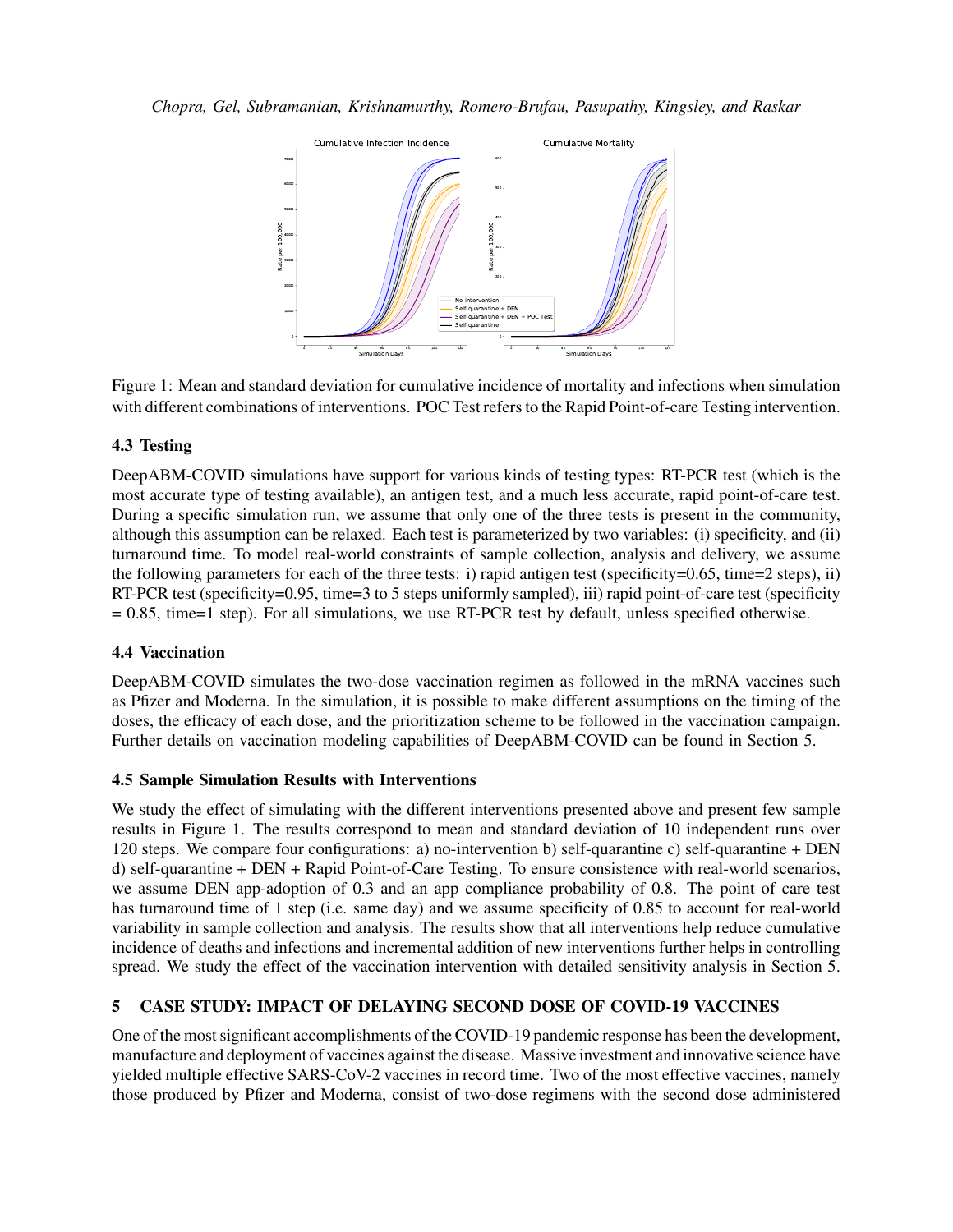21 or 28 days following the initial dose, while the approved viral vector vaccine received approval with a second dose 4-12 weeks after the first. As with most clinical trials of new therapeutics, dosing regimens were decided a priori, based on a combination of preliminary data and intuition. Emerging data, however, have suggested that most of the protective benefit conferred by SARS-CoV-2 vaccines may result from a single dose alone. If true, this may have significant implications regarding the optimal allocation of limited vaccines. In particular, multiple public health authorities have speculated that deviating from the standard two-dose regimen in favor of a broader one-dose regimen may save lives and reduce infectious spread.

Despite the increasing pace of vaccinations in the US, the vaccine supply, relative to the worldwide populations in need remains constrained. We therefore sought to understand the population health implications of delaying the administration of second dose vaccines in favor of vaccinating a broader number of people with a first dose. In particular, our goal in this study was to compare the effectiveness of the *standard dosing* strategy to that of a *delayed second dose* strategy, which prioritizes the vaccination of a first-dose eligible individual using an agent-based simulation model. In alignment with the age-based prioritization, both strategies we considered observe prioritization by age. Despite the fact that our agent based simulation model involves representations of social and employment networks, we did not consider any prioritization with respect to employment sector; i.e., healthcare workers, for example, were not prioritized over other employment networks. In addition to the standard dosing and delayed second dose strategies, we consider a third alternative strategy, which we refer to as *delayed second dose except for 65+* to test if the increased mortality risk among the elderly implies a differential vaccine dosing regimen for this segment of the population.

It is useful to provide the following example to demonstrate the three vaccination strategies clearly, we offer the following example of six hypothetical individuals: Adam - first dose eligible 78 yr old; Betty - second dose eligible 78 yr old; Charlie - first dose eligible 68 year old; David - second dose eligible 68 year old; Eleanor - first dose eligible 40 year old; Frank - second dose eligible 40 year old. Table 1 below shows the order in which these individuals are prioritized for vaccine administration under each strategy.

| Name of Strategy                        | Description                                                                                                                                 | Priority list under<br>the strategy will be    |
|-----------------------------------------|---------------------------------------------------------------------------------------------------------------------------------------------|------------------------------------------------|
| Standard dosing                         | Age prioritized vaccination with second dose                                                                                                | Betty, David, Frank,                           |
| (two doses on schedule)                 | at 21 days                                                                                                                                  | Adam, Charlie, Eleanor                         |
| Delayed second dose                     | Age prioritized vaccination prioritizing<br>vaccination of first-dose eligible individuals                                                  | Adam, Charlie, Eleanor,<br>Betty, David, Frank |
| Delayed second dose<br>except for $65+$ | Age prioritized vaccination with first dose<br>prioritization, except for the elderly (above 65),<br>who received a second dose on schedule | Adam, Betty, Charlie,<br>David, Eleanor, Frank |

Table 1: Description of the three strategies to be compared

To analyze the effectiveness of these three strategies, we use the DeepABM-COVID simulator explained above. The modular design of the DeepABM toolkit enabled seamless implementation of various prioritization logic with minimal edits. Further, we also augment several extensions to accurately reflect the immunity that first dose and second dose vaccines confer on individuals, as we explain below. Various further details on the statistical analysis of clinical data to justify our choices of these parameters are provided in Romero-Brufau et al. (2021).

We assume that a dose of the vaccine provides a certain probability of becoming immune to infections. This probability is dependent on whether the vaccine is administered as a first dose or a second dose. In accordance with trial data, we assume that twelve days after receiving the first dose of the vaccine, agents have a 60%, 70%, 80% or 90% probability of becoming immune (depending on the scenario). After receiving the second dose, agents reach a 95% probability of becoming immune.

We consider two versions of the immunity offered by the vaccine. In the first version, we assume that the vaccine provides sterilizing immunity, meaning that agents, even when they are exposed to the virus,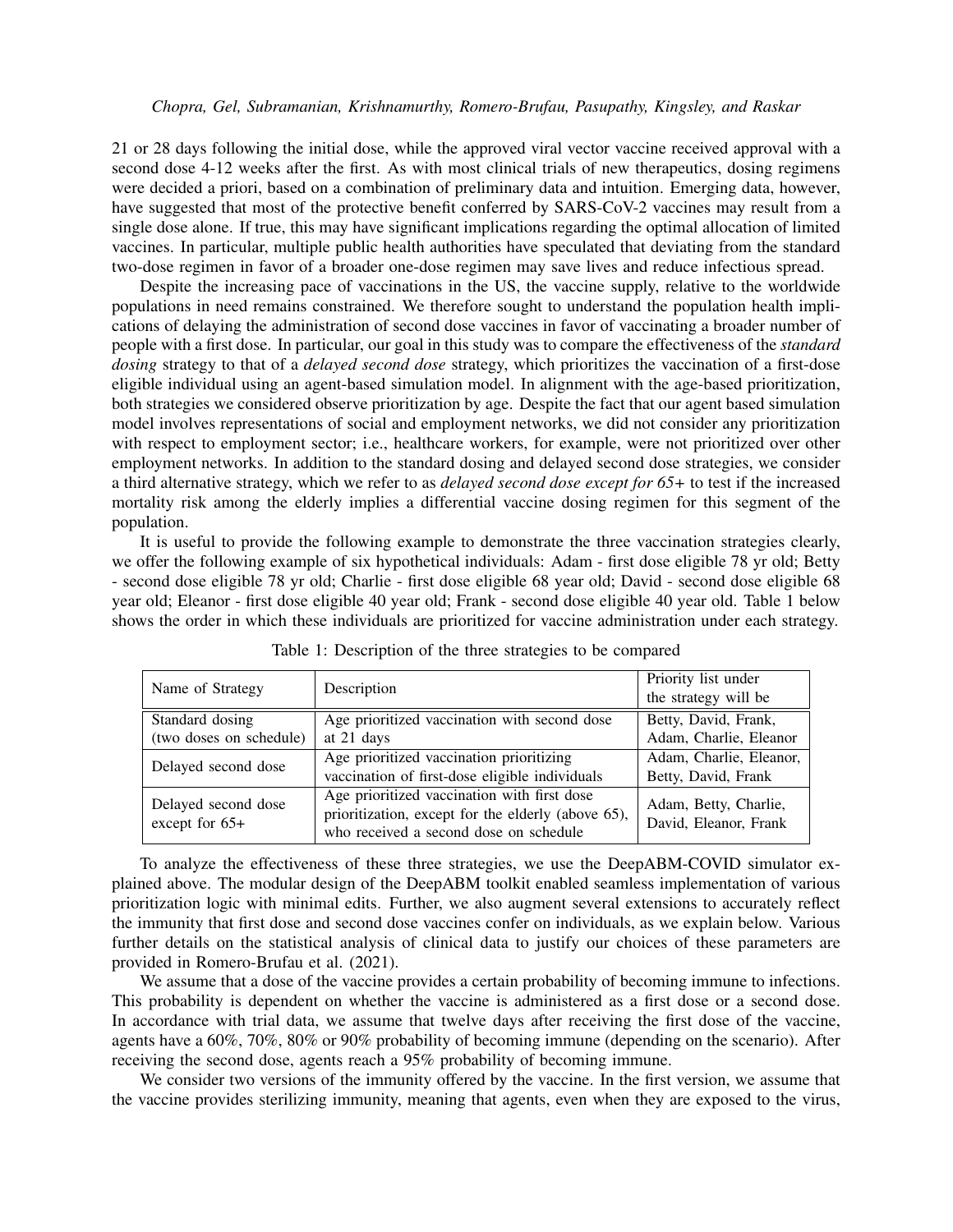do not get infected. Under the other version of the immunity effect we tested, agents still get infected at the same rate as non-vaccinated agents, but they experience asymptomatic infections with the associated probabilities. In this case, they can still transmit the disease with the same probability as a non-vaccinated asymptomatic patient.

Under each vaccination strategy, we run 15 replications of the agent based simulation for 180 days, and observe the number of infections, hospitalizations and deaths over time for each simulation replication. We initialize the simulations with 10 infected agents and start vaccinations when the number of infected agents reach 1% of the population, which happens around simulated day 20. We plot the median as well as 25th and 75th percentiles of those 15 runs for each outcome of interest under the vaccination strategies to compare and contrast them with respect to their effectiveness in reducing the number of cumulative deaths as well as cumulative infections and the number of hospitalizations over time. We evaluate the performance of the three strategies under a number of different carefully constructed cases to support decisions by public health officials tasked to design and deploy vaccination campaigns. More details can be found in Romero-Brufau et al. (2021) but we include below two important observations on the impact of (i) efficacy of the first dose of vaccine and (ii) daily vaccine administration rate.

Impact of Vaccine Efficacy on the Effectiveness of Delayed Second Dose Strategy: To evaluate the effectiveness of delaying the second dose, we first set the daily vaccination rate to 0.3% of the population size (100K in our simulation study) and observe the differences in the cumulative deaths under each vaccination strategy. The vaccine administration rate of 0.3% per day is obtained from the reported vaccination numbers in the U.S. (early in the vaccination campaign) and other countries around the world. At the time of writing of this article, the US vaccination rates have increased dramatically, and consequently, we analyzed the effectiveness of these strategies under higher daily vaccination rate capability, as we describe below.

Figure 2 is adopted from Romero-Brufau et al. (2021), and provides the quartiles of observed cumulative deaths in the replications under the standard dosing and delayed second dose strategies for a daily vaccination rate of 0.3%. The results demonstrate the important finding that the comparative effectiveness of the delayed second dose strategy depends strongly on the efficacy of the first dose vaccine. In particular,the total cumulative mortality on day 180 is lower for the delayed second dose scenario under the assumption that the first dose effectiveness is higher than 80%, which is typically justified by the data from the clinical trials as well as vaccine deployment programs all over the world for the two-dose Pfizer and Moderna vaccines.

Impact of Vaccine Administration Rate on Effectiveness of Delayed Second Dose Strategy: The above presented results are also dependent on the speed at which the vaccination campaign can be run. To test this, we adopt a first dose vaccine efficacy of 80% (which is well supported by the studies on clinical and trial data) and evaluate the effectiveness of the delayed second dose strategy under daily administration rates of 0.1% (very slow rate), 0.3% (nominal rate) and 1% (relatively fast rate reflective of more recent US vaccination rates).

Figure 3 is again adopted from Romero-Brufau et al. (2021), and demonstrates the above cited effect clearly. Essentially, the standard dosing becomes the preferable strategy as the daily administration rates improve. However, given that most countries are lagging behind in vaccination efforts, this study points to the important advantage that delaying second doses offers by providing a broader, albeit less protective, first-dose administration across the population.

The case study clearly demonstrates the impact of a computationally efficient simulation framework like DeepABM-COVID. At each stage of the pandemic, there are interesting public health policy questions that our team of experts plan to explore using the modeling and simulation capabilities offered by DeepABM-COVID. The DeepABM-COVID simulator is also made available online, to help researchers with modeling various interventions for COVID as well as adapting the same for studying other interesting emergent phenomenon in public health and beyond.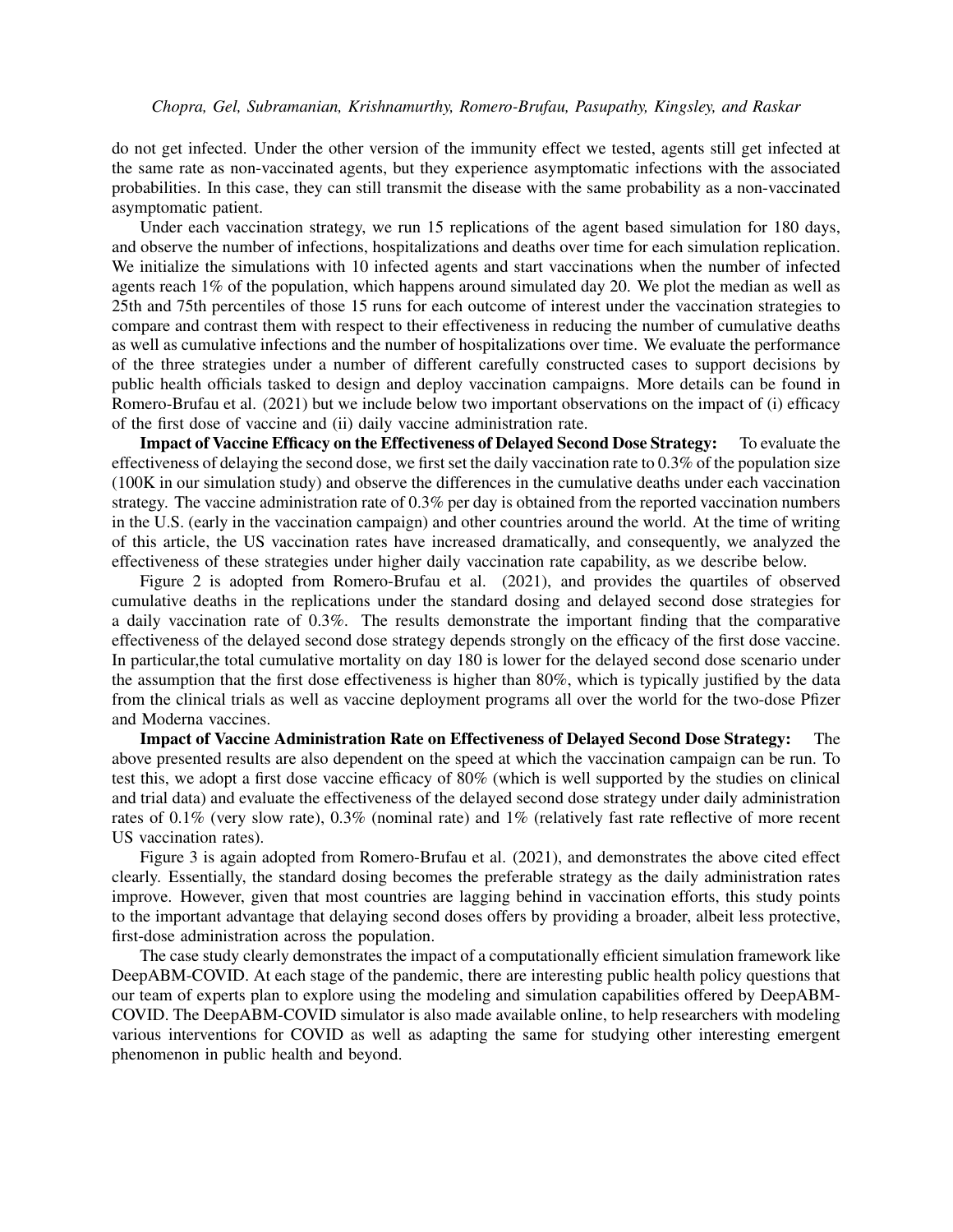



Figure 2: Comparison of cumulative mortality for delayed second dose versus standard dosing under four different first dose vaccine efficacy assumptions. Adopted from Santiago Romero-Brufau et al. BMJ 2021;373:bmj.n1087, copyright 2021 British Medical Journal Publishing Group.

## 6 CONCLUSIONS

In this paper, we introduce DeepABM, a toolkit for agent-based modeling that leverages graph neural network frameworks from deep learning to bring scale and efficiency to agent-based simulations. DeepABM can seamlessly scale to large populations (with more than 100,00 agents) in real-time and also execute efficiently on a GPU. We extend the toolkit to introduce *DeepABM-COVID* for simulating spread of COVID-19 with (concurrent) support for several interventions. We use DeepABM-COVID to specifically study the public health impact In particular, we present a sample of our results on delaying second dose of the mRNA vaccine and present recommendations on when this strategy could be usefully adopted.

An interesting direction of future research is to leverage DeepABM to introduce *inverse agent-based simulations* which can be used to learn physical parameters in the (micro) simulations using gradient-based optimization with large-scale real-world (macro) data. This can be used to calibrate agent-based simulations, as a significant shift from current grid search techniques, as well as enable them for real-world predictive modeling. Furthermore, DeepABM separates modeling of agent transition and agent behavior, enabling learning of adaptive behavior of agents by searching over a space of rules instead of using fixed rule-based behavior. We are optimistic that the current work can have interesting implications for bringing ABM and AI communities closer.

## **REFERENCES**

- Abueg, M., R. Hinch, N. Wu, L. Liu, W. J. Probert, A. Wu, P. Eastham, Y. Shafi, M. Rosencrantz, M. Dikovsky et al. 2020. "Modeling the combined effect of digital exposure notification and non-pharmaceutical interventions on the COVID-19 epidemic in Washington state". *medRxiv*.
- Bi, Q., Y. Wu, S. Mei, C. Ye, X. Zou, Z. Zhang, X. Liu, L. Wei, S. A. Truelove, T. Zhang et al. 2020. "Epidemiology and Transmission of COVID-19 in Shenzhen China: Analysis of 391 cases and 1,286 of their close contacts". *MedRxiv*.
- Ferretti, L., C. Wymant, M. Kendall, L. Zhao, A. Nurtay, L. Abeler-Dörner, M. Parker, D. Bonsall, and C. Fraser. 2020. "Quantifying SARS-CoV-2 transmission suggests epidemic control with digital contact tracing". *Science* 368(6491).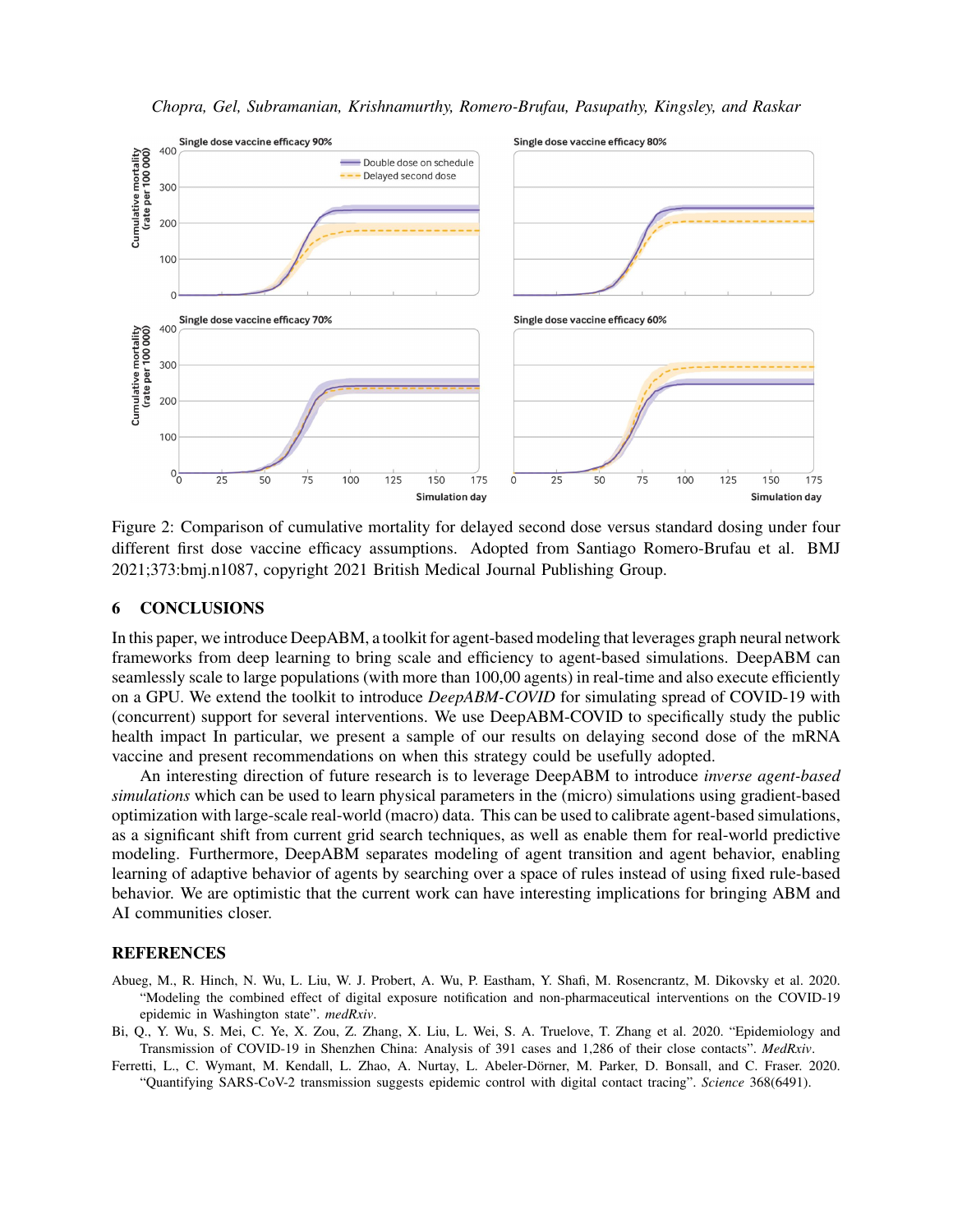*Chopra, Gel, Subramanian, Krishnamurthy, Romero-Brufau, Pasupathy, Kingsley, and Raskar*



Figure 3: Comparison of cumulative mortality for delayed second dose versus standard vaccination strategy under three different vaccination rate assumptions. Adopted from Santiago Romero-Brufau et al. BMJ 2021;373:bmj.n1087, copyright 2021 British Medical Journal Publishing Group.

- Ganyani, T., C. Kremer, D. Chen, A. Torneri, C. Faes, J. Wallinga, and N. Hens. 2020. "Estimating the generation interval for COVID-19 based on symptom onset data". *MedRxiv*.
- Hinch, R., W. J. M. Probert, A. Nurtay, M. Kendall, C. Wymant, M. Hall, K. Lythgoe, A. B. Cruz, L. Zhao, A. Stewart, L. Ferretti, D. Montero, J. Warren, N. Mather, M. Abueg, N. Wu, A. Finkelstein, D. G. Bonsall, L. Abeler-Dörner, and C. Fraser. 2020. "OpenABM-Covid19 - an agent-based model for non-pharmaceutical interventions against COVID-19 including contact tracing". *medRxiv*.
- Kipf, T. N., and M. Welling. 2016. "Semi-Supervised Classification with Graph Convolutional Networks". *arXiv preprint arXiv:1609.02907*.
- Kipf, T. N., and M. Welling. 2017. "Semi-Supervised Classification with Graph Convolutional Networks". In *Proceedings of the 5th International Conference on Learning Representations*, ICLR '17.
- LeCun, Y., Y. Bengio, and G. Hinton. 2015. "Deep Learning". *Nature* 521(7553):436–444.
- Littman, M. L. 1994. "Markov games as a framework for multi-agent reinforcement learning". In *Machine learning proceedings 1994*, 157–163. Elsevier.
- Luo, L., D. Liu, X.-l. Liao, X.-b. Wu, Q.-l. Jing, J.-z. Zheng, F.-h. Liu, S.-g. Yang, B. Bi, Z.-h. Li, J.-p. Liu, W.-q. Song, W. Zhu, Z.-h. Wang, X.-r. Zhang, P.-l. Chen, H.-m. Liu, X. Cheng, M.-c. Cai, Q.-m. Huang, P. Yang, X.-f. Yang, Z.-g. Han, J.-l. Tang, Y. Ma, and C. Mao. 2020. "Modes of contact and risk of transmission in COVID-19 among close contacts". *medRxiv*.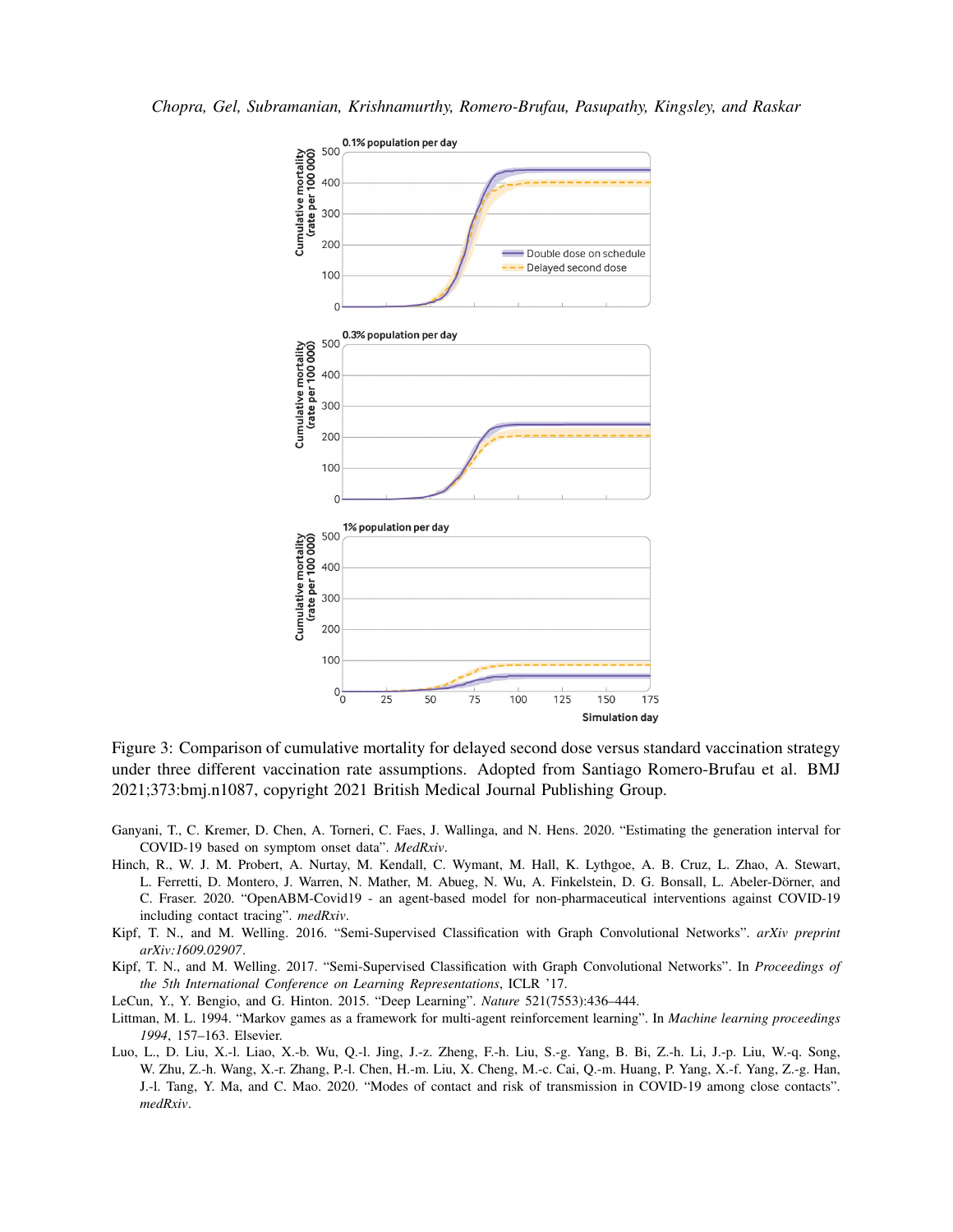Ma, S., J. Zhang, M. Zeng, Q. Yun, W. Guo, Y. Zheng, S. Zhao, M. H. Wang, and Z. Yang. 2020. "Epidemiological parameters of coronavirus disease 2019: a pooled analysis of publicly reported individual data of 1155 cases from seven countries". *Medrxiv*.

Masad, D., and J. Kazil. 2015. "MESA: an agent-based modeling framework". In *14th PYTHON in Science Conference*, 53–60.

- Paszke, A., S. Gross, F. Massa, A. Lerer, J. Bradbury, G. Chanan, T. Killeen, Z. Lin, N. Gimelshein, L. Antiga, A. Desmaison, A. Kopf, E. Yang, Z. DeVito, M. Raison, A. Tejani, S. Chilamkurthy, B. Steiner, L. Fang, J. Bai, and S. Chintala. 2019. "PyTorch: An Imperative Style, High-Performance Deep Learning Library". In *Advances in Neural Information Processing Systems 32*, edited by H. Wallach, H. Larochelle, A. Beygelzimer, F. d'Alche-Buc, E. Fox, and R. Garnett, 8024–8035. ´ Curran Associates, Inc.
- Romero-Brufau, S., A. Chopra, A. J. Ryu, E. Gel, R. Raskar, W. Kremers, K. Anderson, J. Subramanian, B. Krishnamurthy, A. Singh et al. 2021. "The Public Health Impact of Delaying a Second Dose of the BNT162b2 or mRNA-1273 COVID-19 Vaccine". *medRxiv*.
- Veličković, P., G. Cucurull, A. Casanova, A. Romero, P. Liò, and Y. Bengio. 2017. "Graph Attention Networks". *6th International Conference on Learning Representations*.

Watts, D. J., and S. H. Strogatz. 1998. "Collective dynamics of 'small-world' networks". *Nature* 393(6684):440–442.

Wilensky, U. 1999 (accessed January 4, 2021). *NetLogo*.

Zhang, J., M. Litvinova, Y. Liang, Y. Wang, W. Wang, S. Zhao, Q. Wu, S. Merler, C. Viboud, A. Vespignani et al. 2020. "Age profile of susceptibility, mixing, and social distancing shape the dynamics of the novel coronavirus disease 2019 outbreak in China". *medrxiv*.

Zhiqiang Zhong and Cheng-Te Li and Jun Pang 2020. "Hierarchical Message-Passing Graph Neural Networks".

### AUTHOR BIOGRAPHIES

AYUSH CHOPRA is a computer scientist and researcher at the Massachusetts Institute of Technology (MIT) and a graduate student at the MIT Media Laboratory. His research focuses on machine learning in decentralized (single and multi-agent) systems with applications in public health and economics. He previously worked as a researcher for the Media and Data Science Research Lab at Adobe. His work has been published at several top-tier ML conferences and interdisciplinary journals, and resulted in 23 patents. Ayush received his B.Tech in Computer Science from Delhi Technological University in India. His email address is ayushc@mit.edu.

ESMA S. GEL, PhD is an Associate Professor of Industrial Engineering at the School of Computing, Informatics and Decision Systems Engineering of Arizona State University. Gel's research focuses on the use of stochastic modeling and control techniques for the design, control and management of operations. Gel holds M.S. and Ph.D. degrees in Industrial Engineering from Northwestern University, obtained in 1995 and 1999, respectively. Her email address is esma.gel@asu.edu.

JAYAKUMAR SUBRAMANIAN is a Senior Research Scientist at the Media and Data Science Research Lab at Adobe, India. His research interests include reinforcement learning in single and multi-agent systems. He has a Ph.D. in reinforcement learning in partially observed and multi-agent systems from McGill University and dual degrees (Bachelor + Master) in Aerospace Engineering from the Indian Institute of Technology, Bombay. His email address is jasubram@adobe.com.

BALAJI KRISHNAMURTHY is a Principal Scientist and Director of Media and Data Sciences Research Lab at Adobe, India. His research interests span Computer Vision and Machine Learning applied to large scale systems for marketing, personalization and decision support His email address is kbalaji@adobe.com.

SANTIAGO ROMERO-BRUFAU, MD, PhD is Assistant Professor of Medicine and Healthcare Systems Engineering at Mayo Clinic, where he also serves as Principal Data Scientist for the Department of Medicine. His research interest focuses on the development of clinical decision support tools using machine learning and data science, and in the implementation of these tools into clinical workflows to improve the quality and efficiency of care. His email address is santiagoromerobrufau@hsph.harvard.edu.

KALYAN S. PASUPATHY, PhD is an expert in systems science and health informatics and is focused on both advancing the science and translating knowledge to improve care delivery, demonstrated through his academic and practice leadership roles. Dr. Pasupathy is the founding scientific director of the Mayo Clinic Clinical Engineering Learning Laboratories. His email address is Pasupathy.Kalyan@mayo.edu.

THOMAS C. KINGSLEY, MD is a physician and Assistant Professor of Medicine at Mayo Clinic and is the Chief Epidemiologist and Health Officer for Path Check Foundation. He is an applied informatics and AI researcher with the goal of translating data to model to innovation or improved decision making and policy. He has won multiple awards including best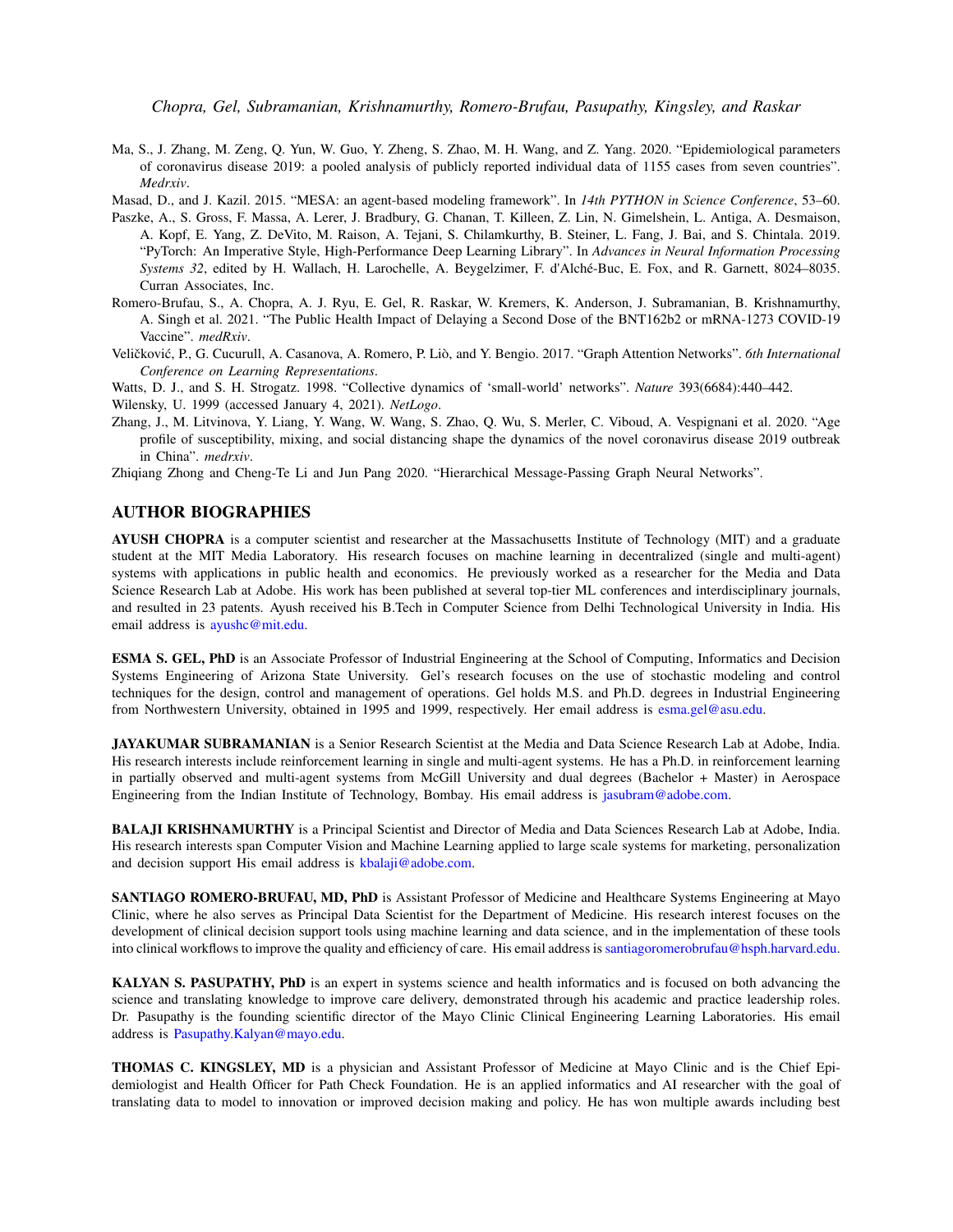AI project of 2020 at Mayo Clinic. His email address is Kingsley.Thomas@mayo.edu.

RAMESH RASKAR, Ph.D. is an Associate Professor at MIT Media Lab and directs the Camera Culture research group. His focus is on AI and Imaging for health and sustainability. He is also founder and chairman at PathCheck foundation, a non-profit for COVID-19 response and has deployed digital contact tracing solutions in several states. He received the Lemelson Award (2016), ACM SIGGRAPH Achievement Award (2017), DARPA Young Faculty Award (2009), Alfred P. Sloan Research Fellowship (2009), TR100 Award from MIT Technology Review (2004) and Global Indus Technovator Award (2003). His email address is raskar@mit.edu.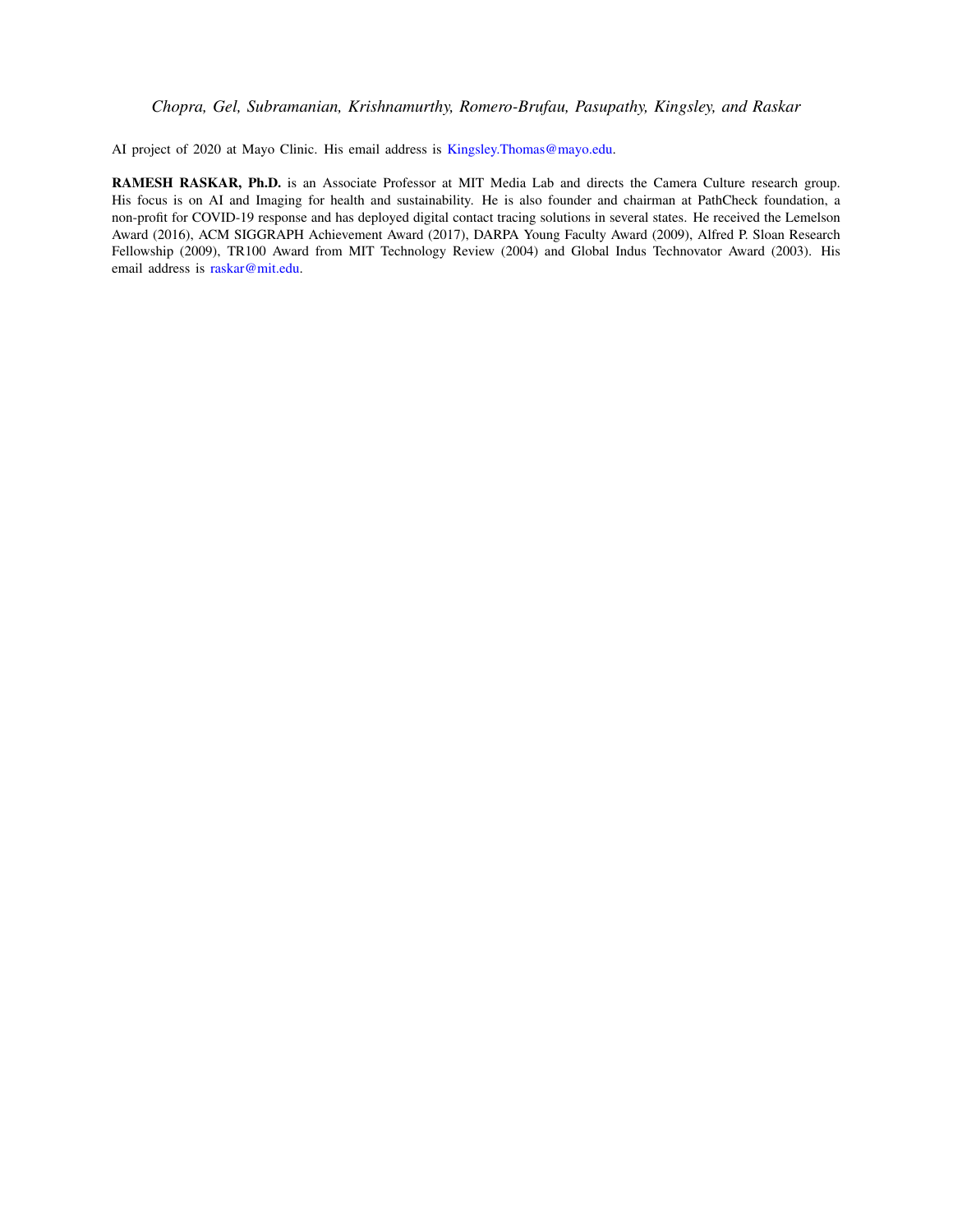# GUIDELINES ON WRITING A GOOD PAPER FOR THE *PROCEEDINGS OF THE WINTER SIMULATION CONFERENCE*

James R. Wilson

North Carolina State University Edward P. Fitts Department of Industrial and Systems Engineering Raleigh, NC 27695-7906, USA

## ABSTRACT

As an aid to authors who seek to improve the clarity and readability of their papers in the *Proceedings of the Winter Simulation Conference*, this paper summarizes some useful guidelines on technical writing, including current references on each topic that is discussed.

# 1 OUTLINE OF KEY CONSIDERATIONS

Writing a clear, readable exposition of complex technical work is at least as difficult as doing the work in the first place. Given below is an outline of key considerations to bear in mind during all stages of writing a paper that will be reviewed for possible presentation at the Winter Simulation Conference (WSC) as well as publication in the *Proceedings of the Winter Simulation Conference*. For questions about these guidelines, please send e-mail to jwilson@ncsu.edu or contact the proceedings editors.

I. Organizing the paper (what to do before beginning to write)

A. Analyze the situation—that is, the problem, the solution, and the target audience.

- 1. Formulate the objectives of the paper.
- 2. Specify the scope of the paper's coverage of the subject and the results to be discussed. Orient the paper toward the theme of your session as indicated either by the title of your session or by the instructions of your session chair. Also take into account the general focus of the track containing your paper, which could be tutorials, case studies, vendors, methodologies, domain-specific applications, or general applications.
- 3. Identify the target audience and determine the background knowledge that you can assume for this particular group of people. Introductory tutorials are generally attended by newcomers who are interested in the basics of simulation. Advanced tutorials are designed to provide more experienced professionals with a thorough discussion of special topics of much current interest; and some special-focus sessions in this track are designed to provide experts with an overview of recent fundamental advances in simulation theory. Methodology sessions are attended by professionals who have at least an undergraduatelevel background in computer simulation techniques. In the case studies and applications tracks, session attendees are generally familiar with the area covered by their session. Vendor sessions may contain both new and experienced users of the relevant software products.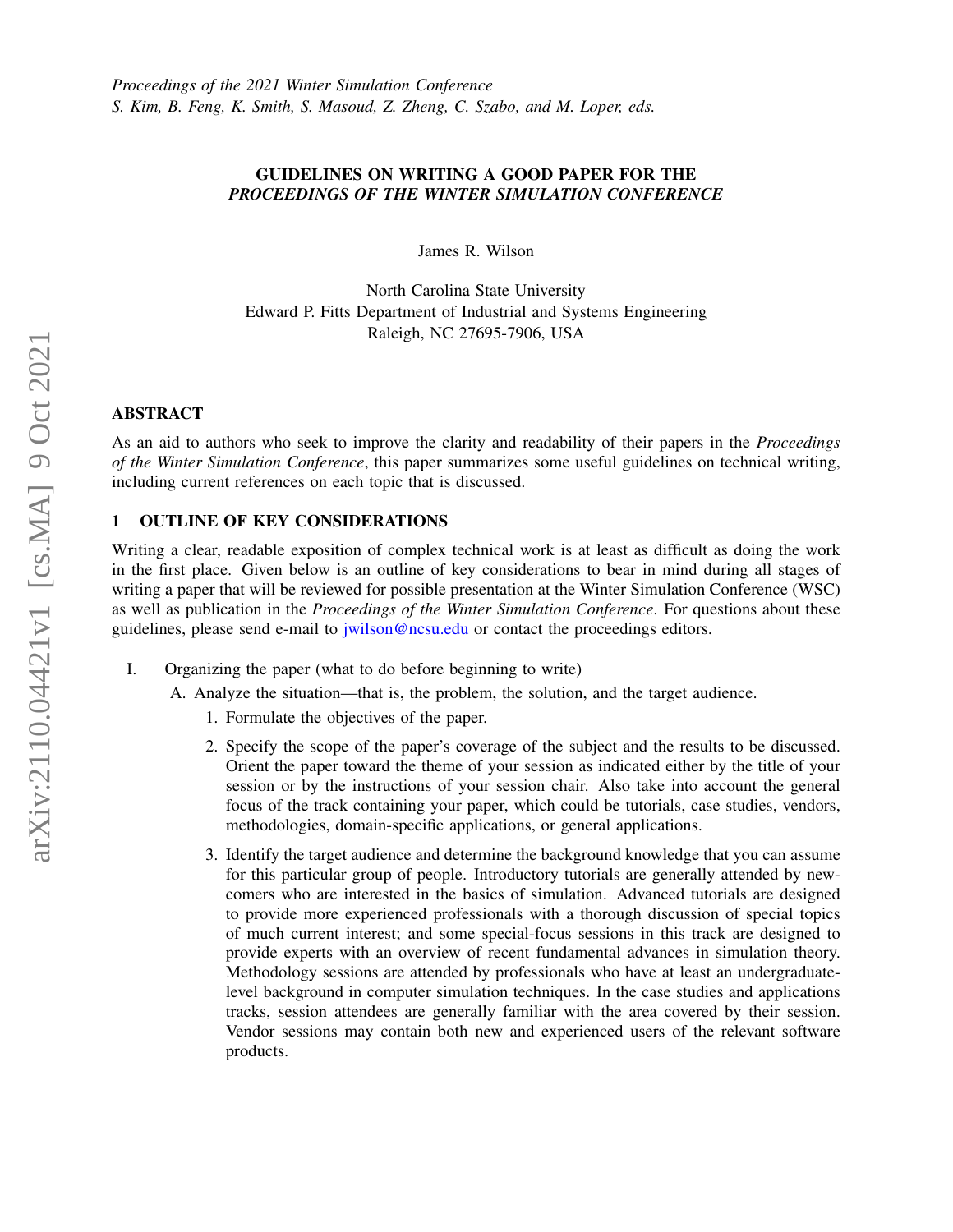- 4. Formulate the most logical sequence for presenting the information specified in item 2 to the readers identified in item 3. For a discussion of effective aids in organizing your paper (specifically, brainstorming, clustering, issue trees, and outlining), see chapter 3 of Matthews and Matthews (2014). In structuring your presentation, keep the following points in mind.
	- a. Introductory and advanced tutorials should have an educational perspective. Within the advanced tutorials track, special-focus sessions should synthesize the latest research results in a unified treatment of a given topic.
	- b. Methodology contributions should provide state-of-the-art information on proven techniques for designing, building, and analyzing simulation models.
	- c. Application papers should relate directly to the practice of simulation, and they should emphasize lessons of transferable value.
- B. Make outlines to organize your thoughts and then to plan both the written and oral presentations of your work. For excellent discussions of the construction and use of various types of outlines, see the following: chapter 1 of Menzel, Jones, and Boyd (1961); the sections titled "Develop an issue tree to assess presentation balance" and "Outline to develop the paper's framework" in chapter 3 of Matthews and Matthews (2014); and chapter 3 of Pearsall and Cook (2010).
	- 1. The introductory paragraph(s)
		- a. State the precise subject of the paper immediately.
		- b. State the problem to be solved.
		- c. Summarize briefly the main results and conclusions.
		- d. Tell the reader how the paper is organized.
	- 2. The main body of the paper
		- a. Include enough detail in the main body of the paper so that the reader can understand what you did and how you did it; however, you should avoid lengthy discussions of technical details that are not of general interest to your audience.
		- b. Include a brief section covering notation, background information, and key assumptions if it is awkward to incorporate these items into the introductory paragraph(s).
		- c. Include sections on theoretical and experimental methods as required. For an application paper, you should discuss the development of the simulation model—including input data acquisition as well as design, verification, validation, and actual use of the final simulation model. For a methodological or theoretical paper that requires substantial mathematical development, see Halmos (1970), Higham (1998), pages 1–8 of Knuth, Larrabee, and Roberts (1989), Krantz (1997, 2001), or Swanson (1999). For standard mathematical notation used in engineering and the sciences, see *ISO 80000-2: Quantities and Units—Part 2: Mathematical Signs and Symbols to Be Used in the Natural Sciences and Technology* (ISO 2009) and Scheinerman (2011).
		- d. Plan the results section to achieve the most effective mix of text, figures, and tables in the presentation of the findings. The definitive reference on the design of tables and figures is Tufte (2001).
	- 3. The concluding paragraph(s)
		- a. Explain how the theoretical and experimental results relate to the original problem. State why these results are important.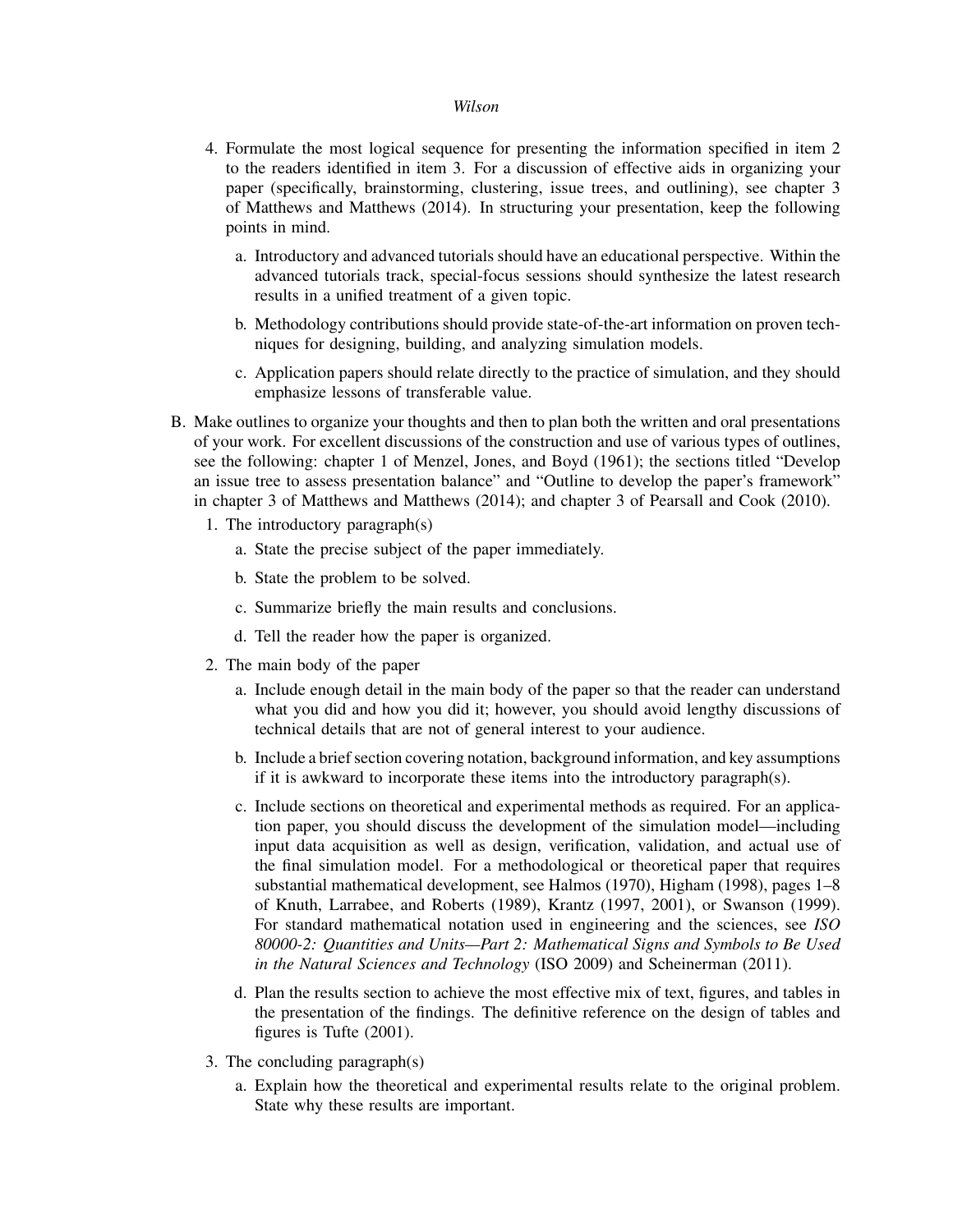- b. Summarize any unresolved issues that should be the subject of future work.
- c. State the final conclusions explicitly in plain language.

## II. Writing the paper

- A. Prepare an abstract that is concise, complete in itself, and intelligible to a general reader in the field of simulation. The abstract may not exceed 150 words, and it should not contain any references or mathematical symbols.
	- 1. Summarize the objectives of the paper.
	- 2. Summarize the results and conclusions.
	- 3. State the basic principles underlying any new theoretical or experimental methods that are developed in the paper.
	- 4. For complete instructions on the preparation of scientific abstracts, see *Guidelines for Abstracts* (NISO 2010), pages 91–93 of Carter (1987), page 5 of the *AIP Style Manual* (AIP 1990), or chapter 9 of Gastel and Day (2016).
- B. Write the rest of the paper as though you were talking to a group of interested colleagues about your work.
	- 1. Strive for accuracy and clarity above all else.
	- 2. In writing the introduction, you should remember the following maxim:

The opening paragraph should be your best paragraph, and its opening sentence should be your best sentence. (Knuth, Larrabee, and Roberts 1989, 5)

You cannot achieve such an ambitious goal on the first try; instead as you add new sections to the paper, you should review and revise all sections written so far. For more on the spiral plan of writing, see pages 131–133 of Halmos (1970).

- a. Like the abstract, the introduction should be accessible to general readers in the field of simulation.
- b. For methodology papers and advanced tutorials, substantially more advanced background may be assumed in the sections following the introduction.
- 3. In constructing each sentence, place old and new information in the respective positions where readers generally expect to find such information. For an excellent discussion of the principles of scientific writing based on reader expectations, see Gopen and Swan (1990) and Williams and Bizup (2014, 2017).
	- a. Place in the topic position (that is, at the beginning of the sentence) the old information linking backward to the previous discussion.
	- b. Place in the stress position (that is, at the end of the sentence) the new information you want to emphasize.
	- c. Place the subject of the sentence in the topic position, and follow the subject with the verb as soon as possible.
	- d. Express the action of each sentence in its verb.
- 4. Make the paragraph the unit of composition.
	- a. Begin each paragraph with a sentence that summarizes the topic to be discussed or with a sentence that helps the transition from the previous paragraph.
	- b. Provide a context for the discussion before asking the reader to consider new information.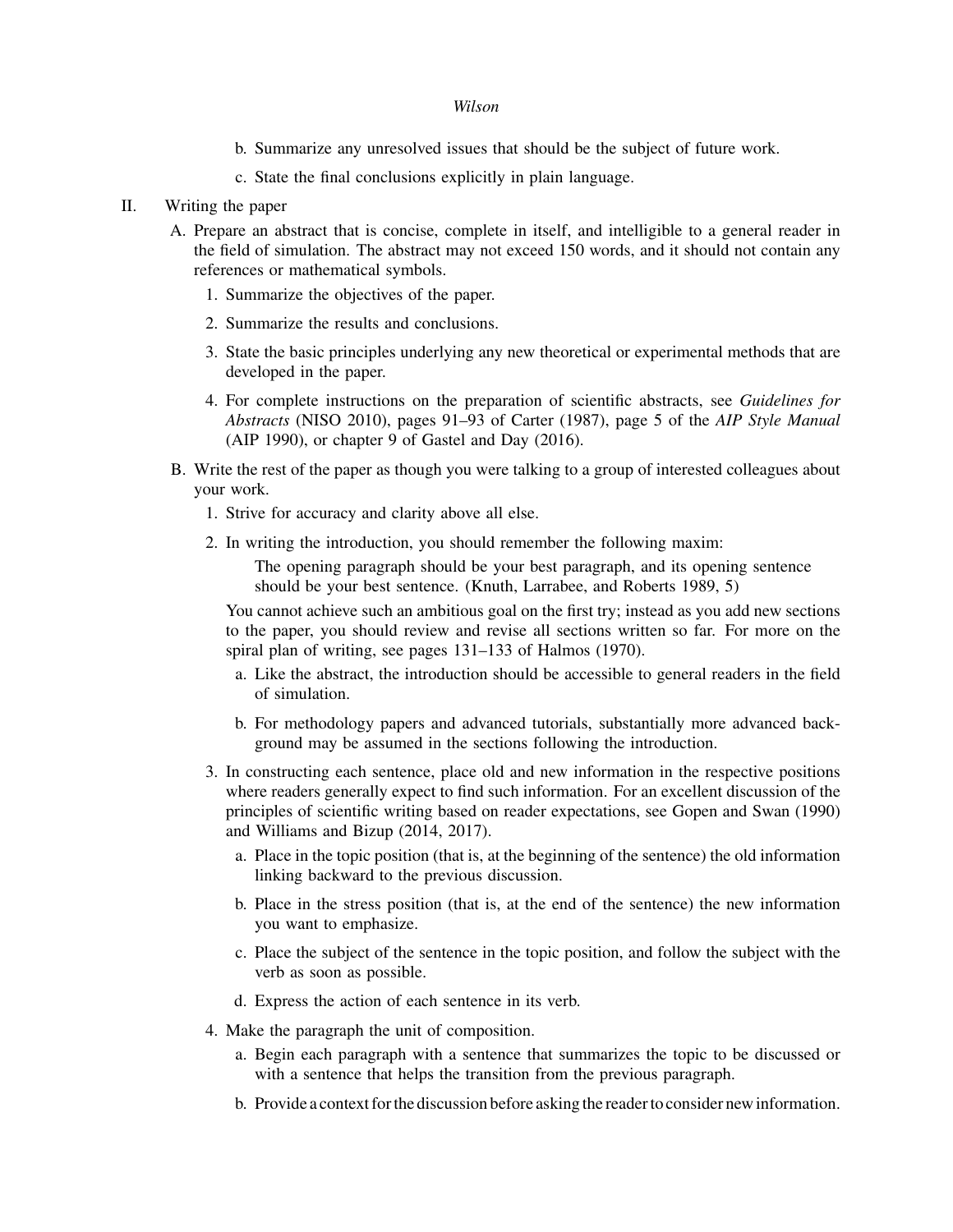- c. Avoid paragraphs of extreme length—that is, one-sentence paragraphs and those exceeding 200 words.
- d. Place the important conclusions in the stress position at the end of the paragraph.
- 5. Allocate space to a topic in proportion to its relative importance.
- 6. For methodology papers, emphasize the concepts of general applicability that underlie the solution procedure rather than the technical details that are specific to the problem at hand. Supply only the technical details and data that are essential to the development.
- 7. For application papers, emphasize the new insights into the problem that you gained from designing, building, and using the simulation model.
- 8. Use standard technical terms correctly.
	- a. For standard usage of mathematical terms, see James and James (1992) and Borowski and Borwein (2002). For example, a nonsquare matrix cannot be called "orthogonal" even if any two distinct columns of that matrix are orthogonal vectors.
	- b. For standard usage of statistical terms, see Dodge (2003), Porkess (2005), and Upton and Cook (2014). For example, the probability density function of a continuous random variable cannot be called a "probability mass function."
	- c. For standard usage of computer terms, see *The Free On-Line Dictionary of Computing* (Howe 1993) and *Dictionary of Algorithms and Data Structures* (Black 1998).
	- d. For standard usage of industrial engineering terms, see *Industrial Engineering Terminology* (IISE 2000). For example, the time that a workpiece spends in a manufacturing cell may be called "cycle time" or "flow time" but not "throughput time."
- 9. Avoid illogical or potentially offensive sexist language. See Miller and Swift (2001) for a commonsense approach to this issue.
- 10. Strictly avoid the following
	- a. religious, ethnic, or political references;
	- b. personal attacks;
	- c. excessive claims about the value or general applicability of your work; and
	- d. pointed criticism of the work of other people.

Such language has no place in scientific discourse under any circumstances, and it will not be tolerated by the proceedings editors. With respect to vendor sessions, items c and d immediately above require authors to avoid invidious comparisons of their products with competing products.

11. In writing the final section of the paper containing conclusions and recommendations for future work, you should keep in mind the following maxim:

The mark of a good summary is revelation: "Remember this, reader? And that? Well, here's how they fit together." (van Leunen 1992, 116)

C. For each table, compose a caption that briefly summarizes the content of the table. Comment explicitly in the text on the significance of the numbers in the table; do not force the reader to guess at your conclusions. See sections 3.46–3.85 of *The Chicago Manual of Style* (University of Chicago Press 2010) or chapter 16 of Gastel and Day (2016) for a comprehensive discussion of how to handle tables.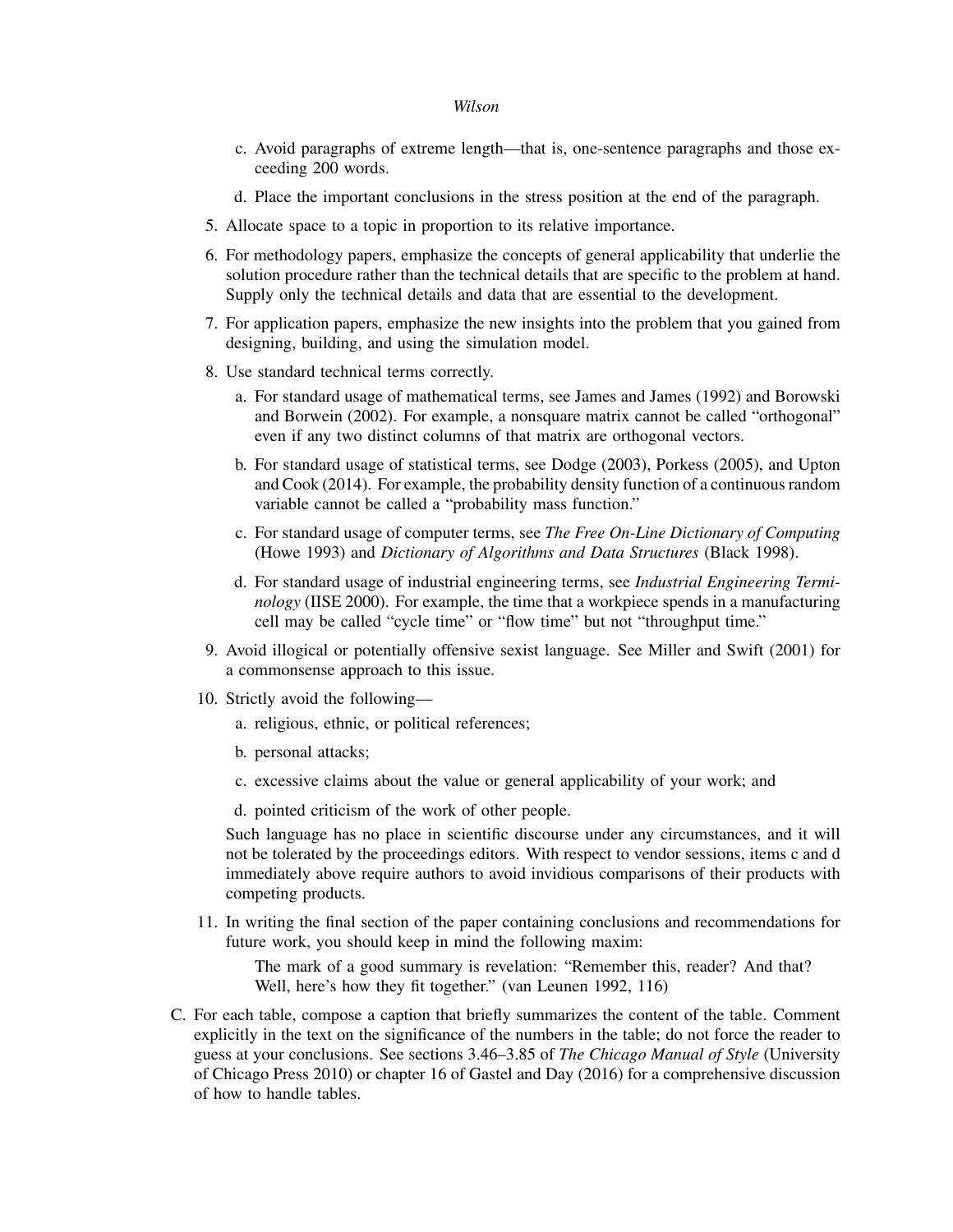- D. For each figure, compose a caption (or legend) that explains every detail in the figure—every curve, point, and symbol. See the *AIP Style Manual* (AIP 1990) or chapters 17 and 18 of Gastel and Day (2016) for excellent examples.
- E. Revise and rewrite until the truth and clarity of every sentence are unquestionable.
	- 1. For questions about the rules of English grammar and usage, see Bernstein (1965), Butterfield (2015), Fowler and Aaron (2016), Garner (2016), Hale (2013), O'Conner (2009), Strunk and White (2000), the *Oxford English Dictionary* (Simpson and Weiner 1989), and *Webster's Third New International Dictionary of the English Language, Unabridged* (Gove 1993).
	- 2. For those who use English as a second language, particularly helpful references are Booth (1993), Fowler and Aaron (2016), Huckin and Olsen (1991), and Yang (1995).
	- 3. For guidelines on how to edit your own writing effectively, see Cook (1985).
	- 4. For a comprehensive discussion of all aspects of scientific writing, see Alley (1996) and Gastel and Day (2016).
- F. Prepare a complete and accurate set of references that gives adequate credit to the prior work upon which your paper is based.
	- 1. The author-date system of documentation is required for all papers appearing in the *Proceedings of the Winter Simulation Conference*. Chapter 15 of *The Chicago Manual of Style* (University of Chicago Press 2010) provides comprehensive, up-to-date information on this citation system.
	- 2. In preparing your list of references, you should strive for completeness, accuracy, and consistency. Using the information provided in your list of references, the interested reader should be able to locate each source of information cited in your paper.
	- 3. For complete instructions on citing electronic sources, see sections 14.4–14.13 of *The Chicago Manual of Style* (University of Chicago Press 2010). For example, sections 14.5 and 14.6 contain basic information on uniform resource locators (URLs) and Digital Object Identifiers (DOIs), respectively; and section 14.12 provides useful rules for breaking a URL or a DOI across two or more lines either in the text or in the list of references. Many specific examples of citations for various types of electronic sources can be found throughout chapters 14 and 15 of *The Chicago Manual of Style* (University of Chicago Press 2010).
	- 4. The final electronic version of your paper—that is, the portable document format (PDF) file ultimately produced from the Word or L<sup>AT</sup>EX source file of your paper—may include external hyperlinks referring to some of the electronic sources cited in the paper that are accessible online.
		- a. If an external hyperlink is live, then it is colored blue; and when viewing the PDF file of your paper on a computer, the reader may select (click) that hyperlink for immediate online access to the cited material. More specifically, selecting (clicking) a live external hyperlink will activate the reader's web browser so that, if all goes well, the cited source of information will be displayed in the web browser. A live external hyperlink may also be used to activate the reader's e-mail software for sending a message to a specific e-mail address; for example, see the hyperlink given in the first paragraph of this document.
		- b. If an external hyperlink is not live, then it is colored black; and such a hyperlink merely displays the URL or DOI of the cited material without providing a mechanism for immediate online access to that material.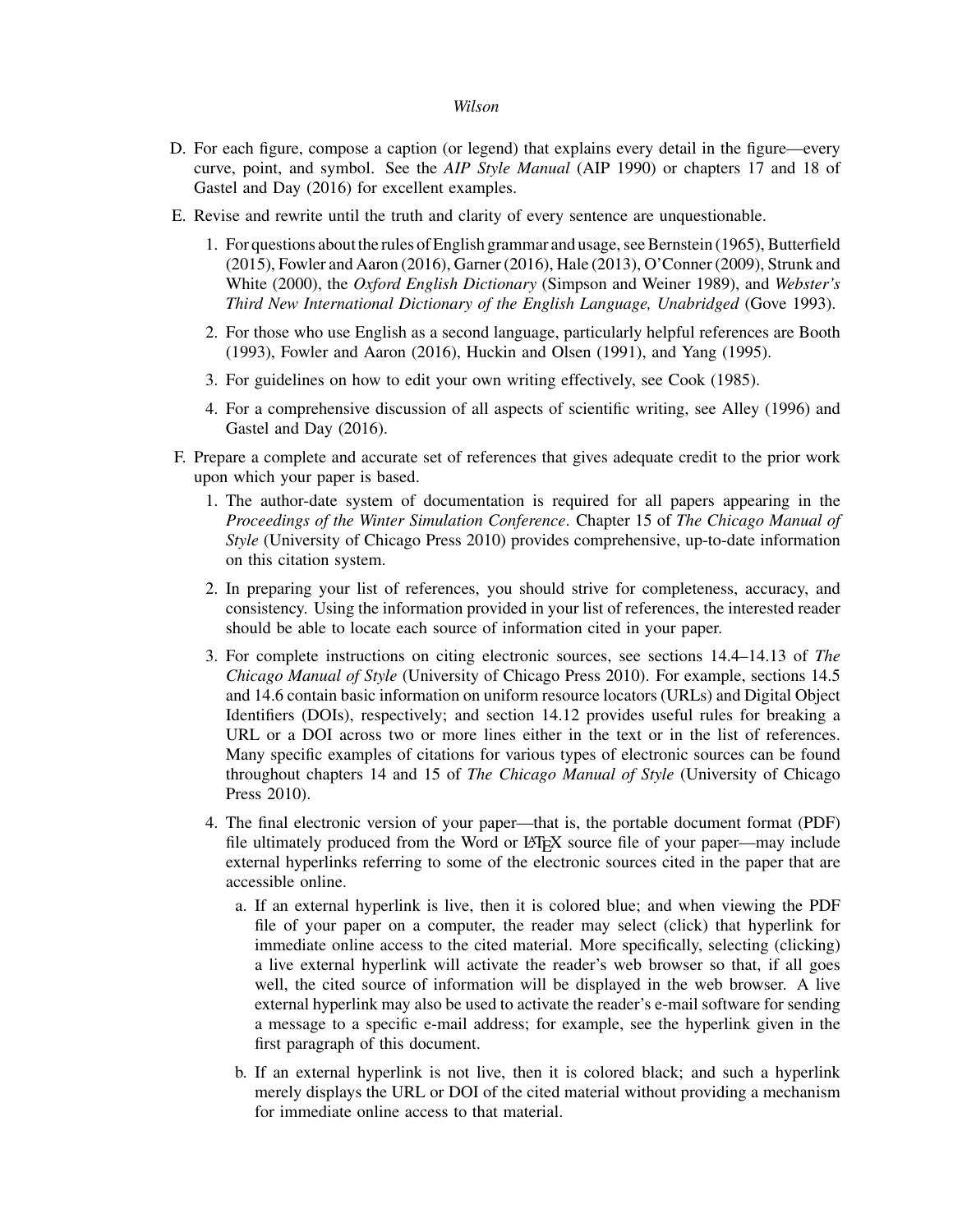- c. If you use external hyperlinks in your paper, then you must ensure that the text displayed for each external hyperlink is correct and complete so that a reader who has only a hard copy of the paper can still access the cited material by (carefully) typing the relevant displayed text of the hyperlink into the address bar of a web browser or e-mail program. Remember that your responsibility for the accuracy and completeness of each hyperlink in your paper parallels your responsibility for the accuracy and completeness of each conventional citation of a nonelectronic source—neither the editors nor the publisher of the proceedings can verify any of this information for you.
- G. See Wilson (2002) for a discussion of the following ethical and "strategic" considerations in writing a scientific paper that will be considered for publication in a peer-reviewed journal or conference proceedings such as the *Proceedings of the Winter Simulation Conference*:
	- 1. achieving a consensus among collaborators on who should be a coauthor of the paper;
	- 2. achieving a consensus among coauthors on the order of authorship in the paper's byline; and
	- 3. writing the paper so as to anticipate and answer key questions that will be asked by the paper's referees and readers.
- III. Achieving a natural and effective style
	- A. Alfred North Whitehead memorably expressed the gist of the matter of writing style:

Finally, there should grow the most austere of all mental qualities; I mean the sense for style. It is an aesthetic sense, based on admiration for the direct attainment of a foreseen end, simply and without waste. Style in art, style in literature, style in science, style in logic, style in practical execution have fundamentally the same aesthetic qualities, namely attainment and restraint. The love of a subject in itself and for itself, where it is not the sleepy pleasure of pacing a mental quarter-deck, is the love of style as manifested in that study.

Here we are brought back to the position from which we started, the utility of education. Style, in its finest sense, is the last acquirement of the educated mind; it is also the most useful. It pervades the whole being. The administrator with a sense for style hates waste; the engineer with a sense for style economises his material; the artisan with a sense for style prefers good work. Style is the ultimate morality of mind. (Whitehead 1929, 12)

Kurt Vonnegut made the following equally trenchant observation on writing style.

Find a subject you care about and which you in your heart feel others should care about. It is this genuine caring, and not your games with language, which will be the most compelling and seductive element in your style. (Vonnegut 1985, 34)

Strunk and White (2000), Williams and Bizup (2014, 2017), and Zinsser (2006) are excellent references on achieving a natural and effective writing style.

- B. Contrast the following descriptions of an experiment in optics:
	- 1. I procured a triangular glass prism, to try therewith the celebrated phenomena of colors. And for that purpose, having darkened my laboratory, and made a small hole in my window shade, to let in a convenient quantity of the sun's light, I placed my prism at the entrance, that the light might be thereby refracted to the opposite wall. It was at first a very pleasing diversion to view the vivid and intense colors produced thereby.
	- 2. For the purpose of investigating the celebrated phenomena of chromatic refrangibility, a triangular glass prism was procured. After darkening the laboratory and making a small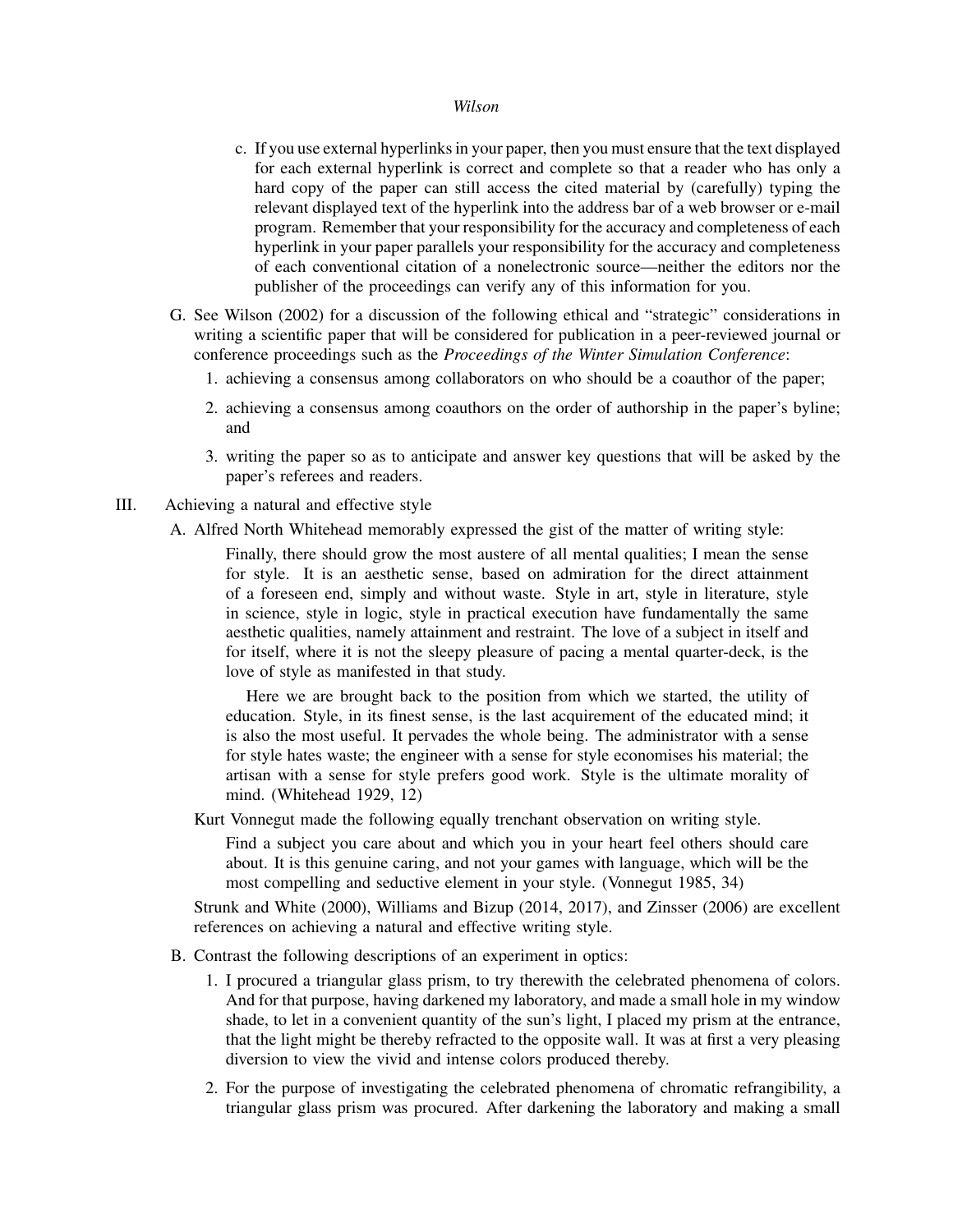aperture in an otherwise opaque window covering in order to ensure that the optimum quantity of visible electromagnetic radiation (VER) would be admitted from solar sources, the prism was placed in front of the aperture for the purpose of reflecting the VER to the wall on the opposite side of the room. It was found initially that due to the vivid and intense colors which were produced by this experimental apparatus, the overall effect was aesthetically satisfactory when viewed by the eye.

The most striking difference between these two accounts of the experiment is the impersonal tone of the second version. According to version 2, literally nobody performed the experiment. Attempting to avoid the first person, the author of version 2 adopted the third person; this in turn forced the author to use passive verbs. As Menzel, Jones, and Boyd (1961, 79) point out, "Passive verbs increase the probability of mistakes in grammar; they start long trains of prepositional phrases; they foster circumlocution; and they encourage vagueness." Notice the dangling constructions in the second sentence of version 2. Version 1 was written by Isaac Newton (1672, 3076). Even though it was written over 340 years ago, Newton's prose is remarkable for its clarity and readability.

- C. To achieve a natural and effective writing style, you should adhere to the following principles that are elaborated in chapter 5 of Menzel, Jones, and Boyd (1961):
	- 1. Write simply.
	- 2. Use the active voice.
	- 3. Use plain English words rather than nonstandard technical jargon or foreign phrases.
	- 4. Use standard technical terms correctly.
	- 5. Avoid long sentences and extremely long (or short) paragraphs.
	- 6. Avoid slavish adherence to any set of rules for technical writing, including the rules enumerated here.
	- 7. Remember that the main objective is to communicate your ideas clearly to your audience.

# 2 SUMMARY

In writing a paper for publication in the *Proceedings of the Winter Simulation Conference*, the author should keep in mind the key considerations outlined in this paper. Questions and suggestions for improvement of this document are welcome.

### ACKNOWLEDGMENTS

These guidelines are based on a similar document prepared by James O. Henriksen, Stephen D. Roberts, and James R. Wilson for the *Proceedings of the 1986 Winter Simulation Conference*.

## **REFERENCES**

AIP (American Institute of Physics). 1990. *AIP Style Manual*. 4th ed. New York: AIP. http://kmh-lanl. hansonhub.com/AIP\_Style\_4thed.pdf.

Alley, M. 1996. *The Craft of Scientific Writing*. 3rd ed. New York: Springer.

Bernstein, T. M. 1965. *The Careful Writer: A Modern Guide to English Usage*. New York: Atheneum.

- Black, P. E., ed. 1998. *Dictionary of Algorithms and Data Structures*. Washington, DC: National Institute of Standards and Technology. http://www.nist.gov/dads.
- Booth, V. 1993. *Communicating in Science: Writing a Scientific Paper and Speaking at Scientific Meetings*. 2nd ed. Cambridge: Cambridge University Press.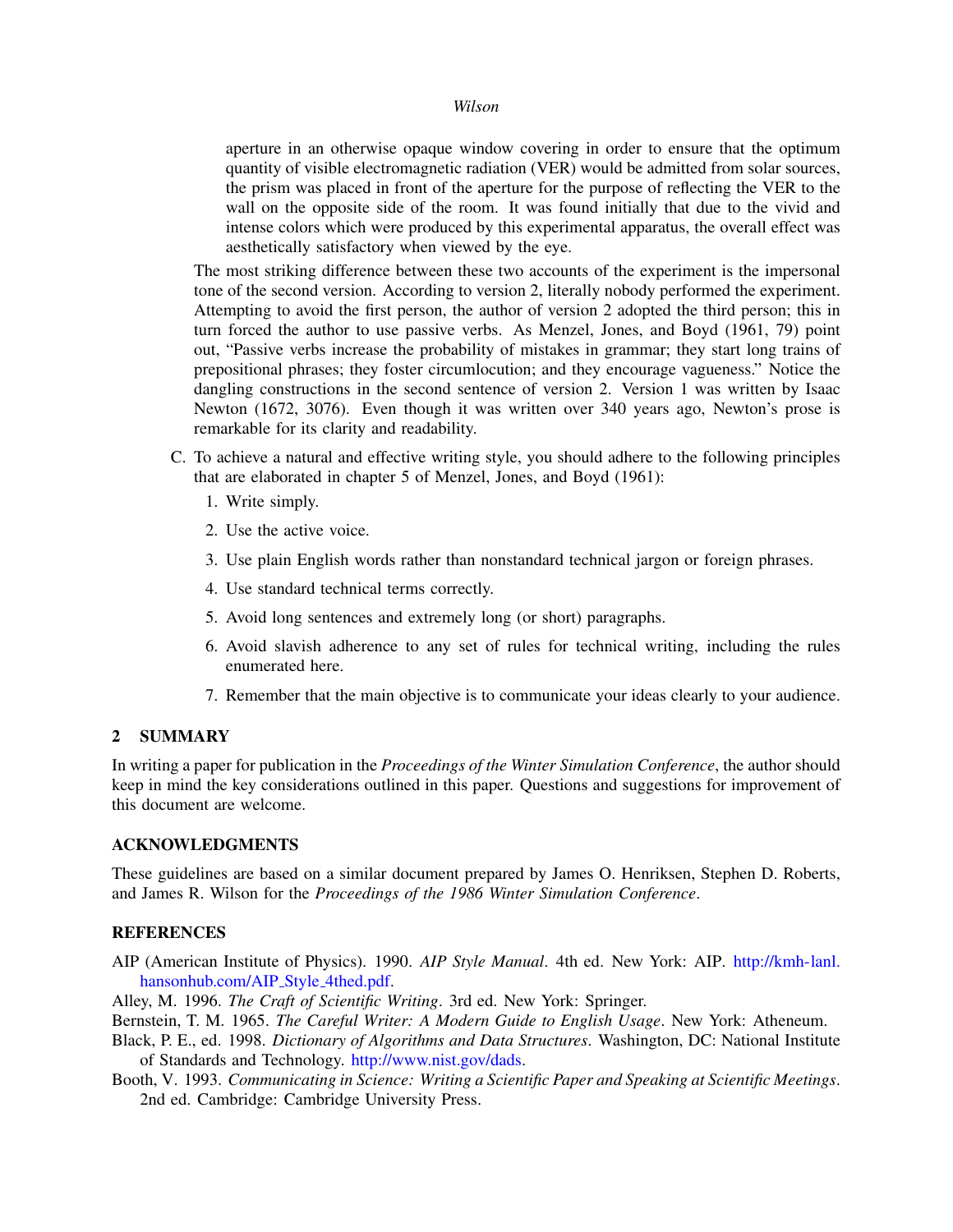- Borowski, E. J., and J. M. Borwein. 2002. *Collins Web-linked Dictionary of Mathematics*. 2nd ed. Glasgow: HarperCollins.
- Butterfield, J. 2015. *Fowler's Dictionary of Modern English Usage*. 4th ed. New York: Oxford University Press.
- Carter, S. P. 1987. *Writing for Your Peers: The Primary Journal Paper*. New York: Praeger.
- Cook, C. K. 1985. *Line by Line: How to Improve Your Own Writing*. Boston: Houghton Mifflin Co.
- Dodge, Y. ed. 2003. *The Oxford Dictionary of Statistical Terms*. 6th ed. New York: Oxford University Press.
- Fowler, H. R., and J. E. Aaron. 2016. *The Little, Brown Handbook*. 13th ed. Boston: Pearson.
- Garner, B. A. 2016. *The Chicago Guide to Grammar, Usage, and Punctuation*. Chicago: University of Chicago Press.
- Gastel, B., and R. A. Day. 2016. *How to Write and Publish a Scientific Paper*. 8th ed. Santa Barbara, CA: Greenwood.
- Gopen, G. D., and J. A. Swan. 1990. "The Science of Scientific Writing." *American Scientist* 78(6):550–558.
- Gove, P. B. 1993. *Webster's Third New International Dictionary of the English Language, Unabridged*. Springfield, MA: Merriam-Webster. http://unabridged.merriam-webster.com.
- Hale, C. 2013. *Sin and Syntax: How to Craft Wickedly Effective Prose*. New York: Three Rivers Press.
- Halmos, P. R. 1970. "How to Write Mathematics." *L'Enseignement Mathématique* 16(2):123-152. http://www4.ncsu.edu/∼jwilson/files/halmos70em.pdf.
- Higham, N. J. 1998. *Handbook of Writing for the Mathematical Sciences*. 2nd ed. Philadelphia: Society for Industrial and Applied Mathematics.
- Howe, D., ed. 1993. *The Free On-Line Dictionary of Computing*. London: Imperial College Department of Computing. http://foldoc.org.
- Huckin, T. N., and L. A. Olsen. 1991. *Technical Writing and Professional Communication for Nonnative Speakers of English*. 2nd ed. New York: McGraw-Hill.
- IISE (Institute of Industrial and Systems Engineers). 2000. *Industrial Engineering Terminology*. Rev. ed. Norcross, GA: Institute of Industrial Engineers. http://www.iise.org/details.aspx?id=645.
- ISO (International Organization for Standardization). 2009. *ISO 80000-2: Quantities and Units: Part 2: Mathematical Signs and Symbols to Be Used in the Natural Sciences and Technology*. Geneva: International Organization for Standardization. http://www4.ncsu.edu/∼jwilson/files/mathsigns.pdf.
- James, R. C., and G. James. 1992. *Mathematics Dictionary*. 5th ed. New York: Chapman & Hall.
- Knuth, D. E., T. Larrabee, and P. M. Roberts. 1989. *Mathematical Writing*. Washington, DC: Mathematical Association of America. http://www4.ncsu.edu/∼jwilson/files/mathwriting.pdf.
- Krantz, S. G. 1997. *A Primer of Mathematical Writing: Being a Disquisition on Having Your Ideas Recorded, Typeset, Published, Read, and Appreciated*. Providence, RI: American Mathematical Society.
- Krantz, S. G. 2001. *Handbook of Typography for the Mathematical Sciences*. Boca Raton, FL: Chapman and Hall/CRC.
- Matthews, J. R., and R. W. Matthews. 2014. *Successful Scientific Writing: A Step-by-Step Guide for the Biological and Medical Sciences*. 4th ed. Cambridge: Cambridge University Press.
- Menzel, D. H., H. M. Jones, and L. G. Boyd. 1961. *Writing a Technical Paper*. New York: McGraw-Hill Book Company.
- Miller, C., and K. Swift. 2001. *The Handbook of Nonsexist Writing*. 2nd ed. San Jose, CA: iUniverse.com.
- Newton, I. 1672. "New Theory of Light and Colors." *Philosophical Transactions* 6(80):3075–3087.
- NISO (National Information Standards Organization). 2010. *ANSI/NISO Z39.14-1997 (R2009): Guidelines for Abstracts*. Bethesda, MD: NISO Press. http://www.oregon.gov/ODOT/Programs/ResearchDocuments/ Abstract-Guidelines.pdf.
- O'Conner, P. T. 2009. *Woe Is I: The Grammarphobe's Guide to Better English in Plain English*. 3rd ed. New York: Riverhead Books.
- Pearsall, T. E., and K. C. Cook. 2010. *The Elements of Technical Writing*. 3rd ed. New York: Longman.